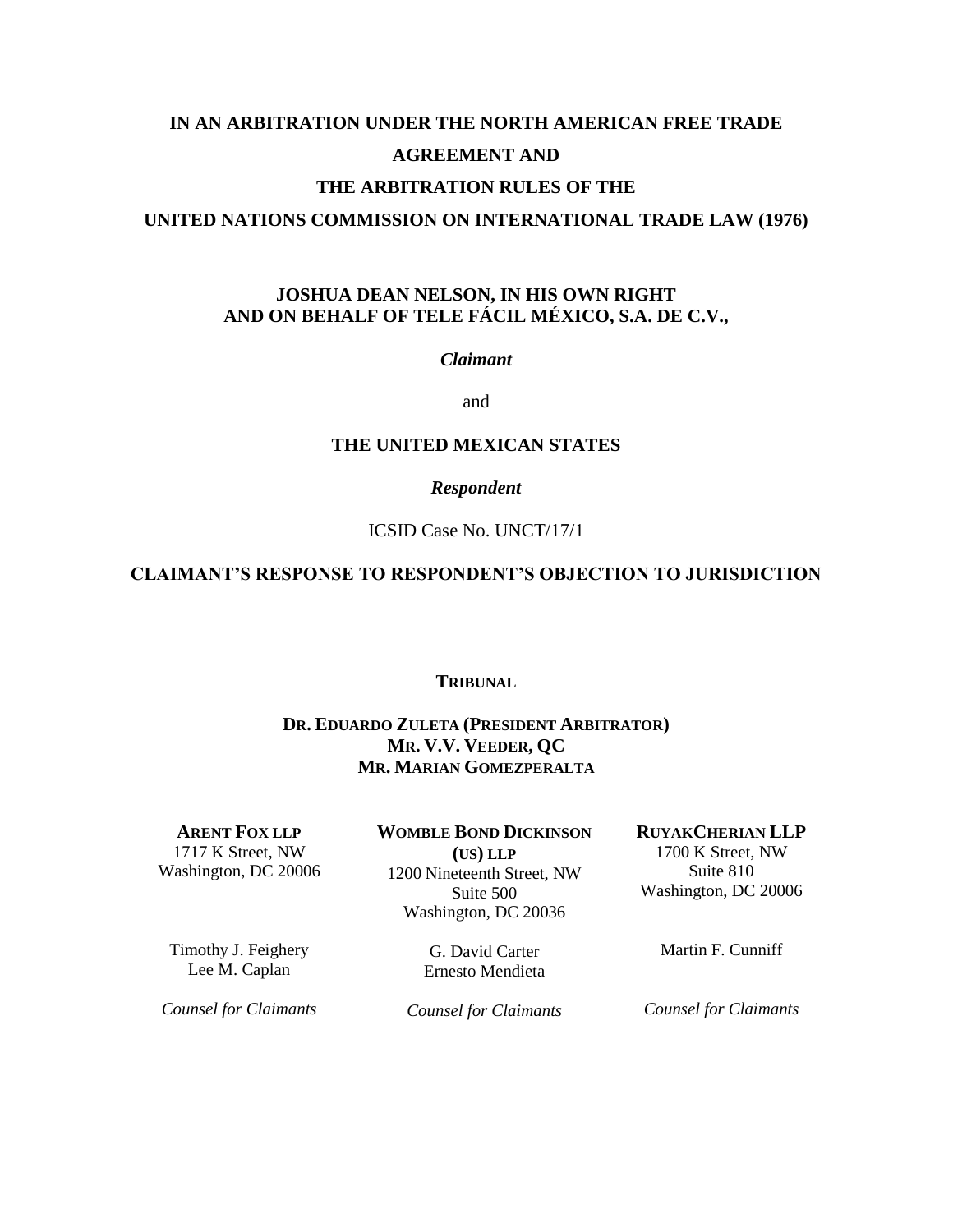## **TABLE OF CONTENTS**

| A.              | Claimant Disclosed Mr. Blanco's Bankruptcy Problem In Good Faith  2   |                                                                                                                                        |                                                                                                                                                   |  |
|-----------------|-----------------------------------------------------------------------|----------------------------------------------------------------------------------------------------------------------------------------|---------------------------------------------------------------------------------------------------------------------------------------------------|--|
| <b>B.</b>       |                                                                       |                                                                                                                                        |                                                                                                                                                   |  |
| $\mathcal{C}$ . | The Bankruptcy Court Restored Ownership to Mr. Blanco Nunc Pro Tunc 8 |                                                                                                                                        |                                                                                                                                                   |  |
|                 |                                                                       |                                                                                                                                        |                                                                                                                                                   |  |
| A.              | Claimant Has Standing To Claim Under Article 1117 Based On His        |                                                                                                                                        |                                                                                                                                                   |  |
|                 | 1.                                                                    | The results of Mr. Blanco's U.S. bankruptcy proceeding do not                                                                          |                                                                                                                                                   |  |
|                 | 2.                                                                    | The transfer of shares from Mr. Sacasa to Claimant was valid                                                                           |                                                                                                                                                   |  |
|                 | 3.                                                                    | In any event, by order of a U.S. bankruptcy judge, Mr. Blanco now<br>owns his shares in Tele Fácil nunc pro tunc and thus the transfer |                                                                                                                                                   |  |
| <b>B.</b>       | Claimant Also Has Standing To Claim Under Article 1117 Based On His   |                                                                                                                                        |                                                                                                                                                   |  |
|                 | 1.                                                                    |                                                                                                                                        |                                                                                                                                                   |  |
|                 | 2.                                                                    | Claimant exercised de facto control over Tele Fácil at all relevant                                                                    |                                                                                                                                                   |  |
| C.              |                                                                       |                                                                                                                                        |                                                                                                                                                   |  |
|                 |                                                                       |                                                                                                                                        |                                                                                                                                                   |  |
|                 |                                                                       |                                                                                                                                        | The term "control" in Chapter Eleven includes <i>de facto</i> control 22<br>Respondent Has Unjustifiably Delayed The Arbitration Proceedings.  33 |  |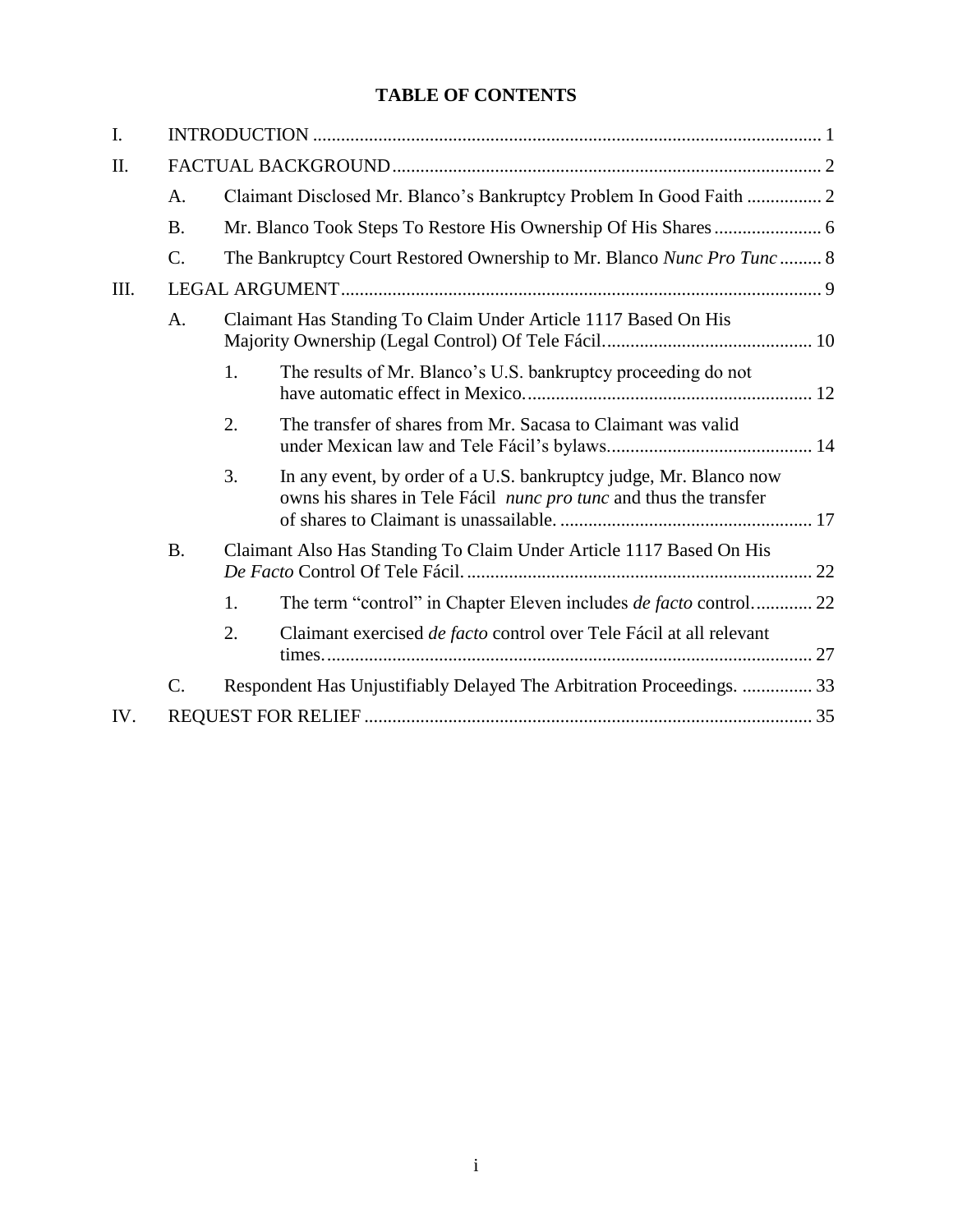## **EXHIBITS**

| <b>Factual</b><br><b>Exhibit</b> | <b>Document Description</b>                                                                                                                     | <b>Original</b><br>Language |
|----------------------------------|-------------------------------------------------------------------------------------------------------------------------------------------------|-----------------------------|
| $C-134$                          | Libro de Registro de Acciones (Tele Facil's Corporate Book)                                                                                     | <b>Spanish</b>              |
| $C-135$                          | Contrato de Compra Venta de Acciones (Share Agreement), March<br>29, 2016, CLAIMANT1624 - CLAIMANT1626                                          | <b>Spanish</b>              |
| $C-136$                          | Motion to Reopen Case and for Authority to Prosecute His Minority<br>Interest in Tele Fácil in an Impending NAFTA Arbitration, Mar.<br>25, 2019 | <b>English</b>              |
| $C-137$                          | Order on Debtor's Motion to Reopen Case and for Determination of<br>Entitlement to Settlement Proceeds, April 18, 2019                          | <b>English</b>              |
| $C-138$                          | Stipulation and Settlement Agreement dated April 25, 2019                                                                                       | <b>English</b>              |
| $C-139$                          | Order Granting Trustee's Motion to Approve Stipulation to<br>Compromise Controversy, May 29, 2019                                               | <b>English</b>              |
| $C-140$                          | Email from Mr. Stephen Becker of Pillsbury Winthrop Shaw<br>Pittman to Mr. Alan Bonfiglio Rios, Respondent's Counsel dated<br>May 13, 2019      | <b>English</b>              |
| $C-141$                          | Relación de Transferencias Enviadas Por Josh Nelson,<br>CLAIMANT0004399                                                                         | <b>Spanish</b>              |
| $C-142$                          | Expert Report by Melanie L. Cyganowski                                                                                                          | <b>English</b>              |
| $C-143$                          | Expert Report Dr. by Oscar Vasquez Del Mercado Cordero                                                                                          | <b>Spanish</b>              |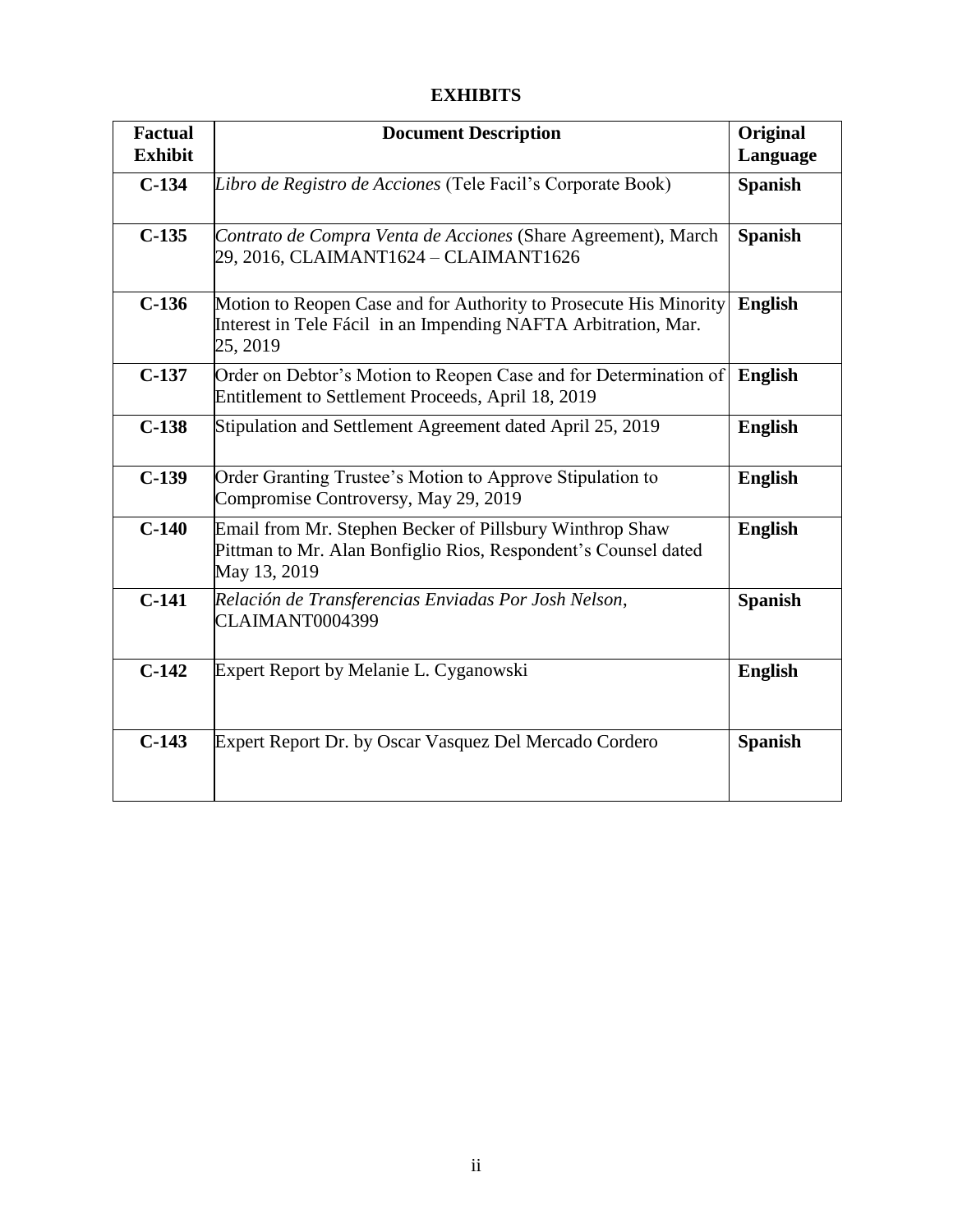## **EXHIBITS**

| Legal<br><b>Exhibit</b> | <b>Document Description</b>                                                                                                                                                                                                                                                           | Original<br>Language |
|-------------------------|---------------------------------------------------------------------------------------------------------------------------------------------------------------------------------------------------------------------------------------------------------------------------------------|----------------------|
| $CL-156$                | EuroGas Inc. and Belmont Resources Inc. v. Slovak Republic,<br><b>ICSID Case No. ARB/14/14, Award (Aug. 18, 2017)</b>                                                                                                                                                                 | <b>English</b>       |
| <b>CL-157</b>           | Perenco Ecuador Limited v. Republic of Ecuador and Empresa<br>Estatal Petróleos del Ecuador, ICSID Case No. ARB/08/6,<br>Decision on the Remaining Issues of Jurisdiction and on Liability,<br>12 September 2014                                                                      | <b>English</b>       |
| <b>CL-158</b>           | Bernhard von Pezold and others v. Republic of Zimbabwe, ICSID<br>Case No. ARB/10/15, Award, 28 July 2015                                                                                                                                                                              | <b>English</b>       |
| $CL-159$                | Aguas del Tunari, S.A. v. Republic of Bolivia, ICSID Case No.<br>ARB/02/3, Decision on Respondent's Objections to Jurisdiction, 21<br>October 2005                                                                                                                                    | <b>English</b>       |
| $CL-160$                | Ley de Concurso Mercantil (Bankruptcy Law), enacted on May 12,<br>2000                                                                                                                                                                                                                | <b>Spanish</b>       |
| $CL-161$                | Hearing Before the Committee on Foreign Relations of the United<br>States Senate on the Bilateral Investment Treaties with Argentina,<br>Armenia, Bulgaria, Ecuador, Kazakhstan, Kyrgyzstan, Moldova,<br>and Romania, S. Hrg. 103-292, 103rd Cong., 1st Sess., 27 (Sept. 10,<br>1993) | <b>English</b>       |
| $CL-162$                | Kenneth Vandevelde, U.S. INTERNATIONAL INVESTMENT<br><b>AGREEMENTS 116 (2009)</b>                                                                                                                                                                                                     | <b>English</b>       |
| $CL-163$                | Ley General de Sociedades Mercantiles (General Law Of<br>Commercial Companies), enacted on Aug. 4, 1934                                                                                                                                                                               | <b>Spanish</b>       |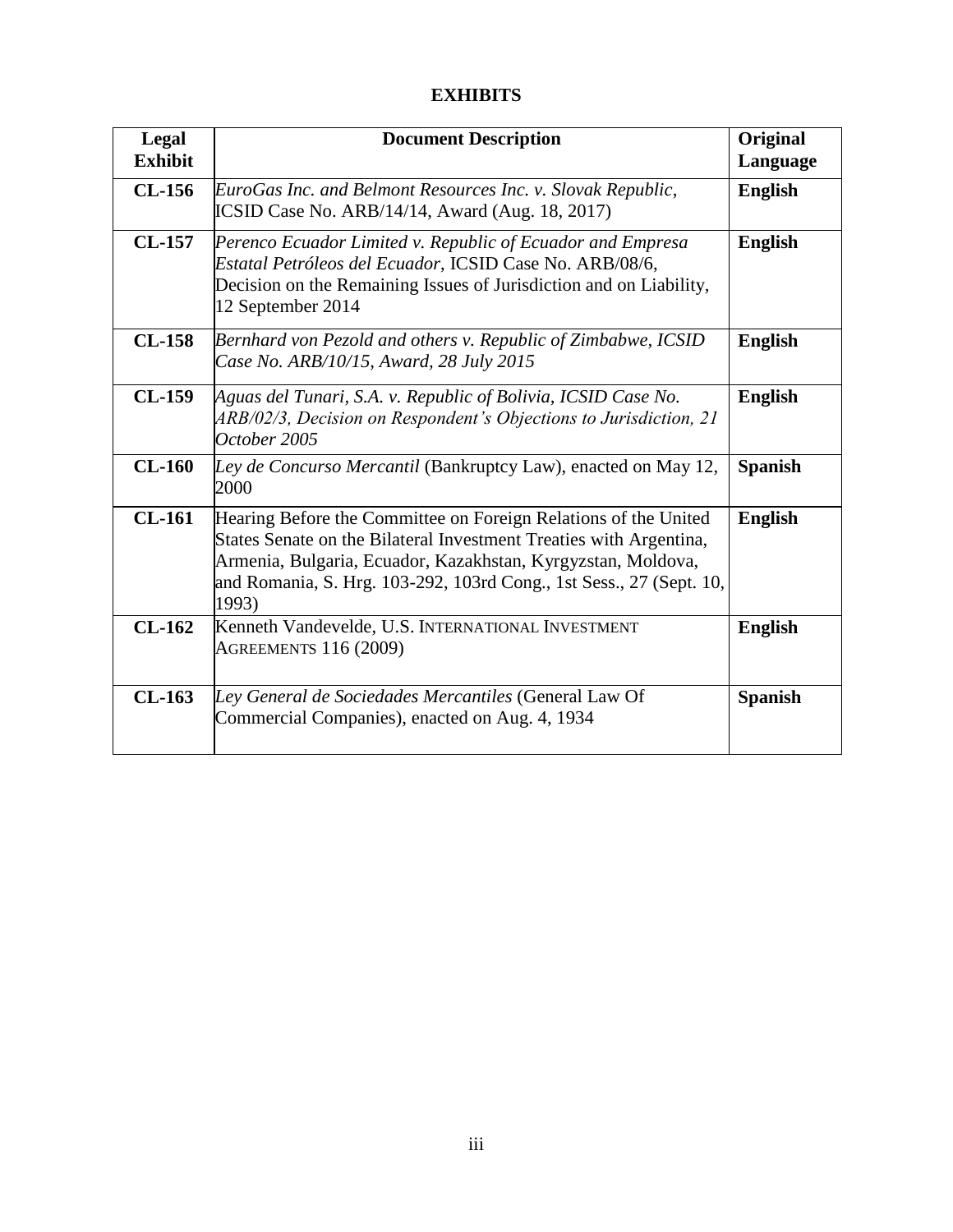#### <span id="page-4-0"></span>**I. INTRODUCTION**

1. Respondent's Objection to Jurisdiction on the basis of Mr. Jorge Blanco's U.S. bankruptcy case is entirely unfounded. Respondent argues, without any grounding in law, that the loss of Mr. Blanco's shares in Tele Fácil Mexico, S.A. de C.V. ("Tele Fácil") in a 2011 U.S. bankruptcy proceeding automatically invalidated a 2016 transfer of company shares from Mr. Miguel Sacasa to Claimant, Mr. Joshua Nelson, which transformed Claimant into a majority shareholder. Respondent asserts that because Mr. Blanco no longer owned his shares, by operation of U.S. bankruptcy law, he was no longer a shareholder under Mexican law for purposes of approving the transfer. Thus, according to Respondent, Mr. Nelson always remained a minority shareholder and, therefore, lacks standing to claim on behalf of Tele Fácil pursuant to Article 1117 of the NAFTA.

2. Respondent's Objection fails on many levels. First, Respondent has failed to demonstrate how the results of a U.S. bankruptcy action would immediately take effect in the Mexican legal system without any implementation through the required recognition action in Mexico. Second, Respondent has failed to show that Mr. Blanco's status as a shareholder of Tele Fácil ever changed, as a matter of Mexican law, for purposes of conducting the company's internal business. Third, in any event, a U.S. bankruptcy court has restored Mr. Blanco's ownership rights to his shares *nunc pro tunc*, thus negating any possibility that his U.S. bankruptcy could have invalidated the share transfer to Mr. Nelson. Fourth, and finally, even if Mr. Nelson did not have legal control of Tele Fácil, he had *de facto* control by virtue of his dominant influence over the direction of Tele Fácil's course.

3. In sum, Claimant's standing to claim under Article 1117 is unassailable.

1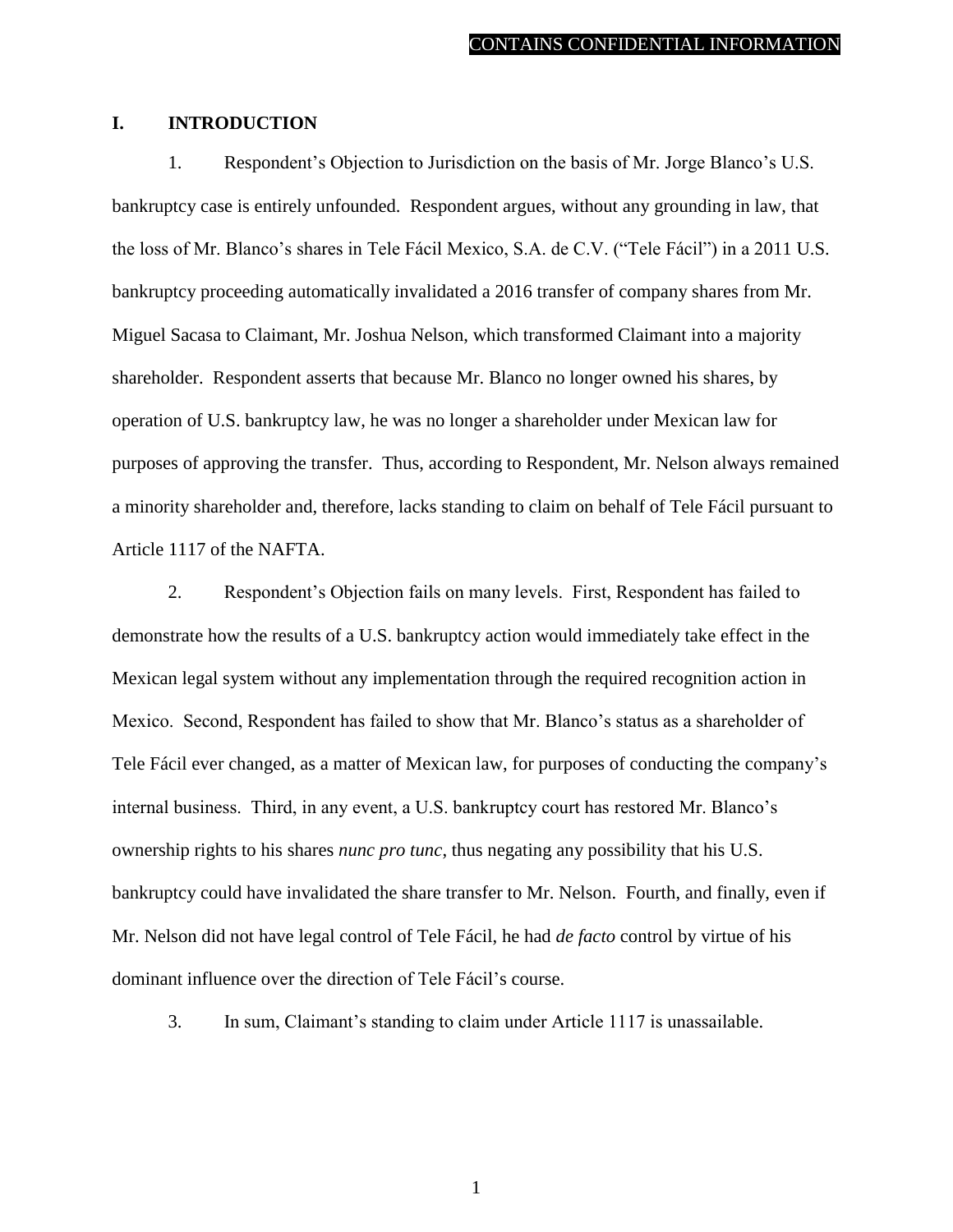### <span id="page-5-0"></span>**II. FACTUAL BACKGROUND**

4. The facts regarding the shareholdings in Tele Fácil have been well established in Claimant's prior pleadings. Suffice it to say here, on January 7, 2010, Tele Fácil was established with the following corporate shareholdings: Mr. Sacasa at 51%; Mr. Nelson at 20%; and Mr. Blanco at 9%.<sup>1</sup> On March 29, 2016, Tele Fácil's shareholdings were restructured as follows: Mr. Nelson at 60%; Mr. Sacasa at 20%; and Mr. Blanco at 20%.<sup>2</sup>

5. As explained below, between the time Tele Fácil was established and restructured, Mr. Blanco filed for bankruptcy in 2011 in the State of Florida in the United States.<sup>3</sup> During those proceedings, he inadvertently failed to list his Tele Fácil shares as an asset to be administered by the bankruptcy trustee. This fact was disclosed to the Tribunal and Respondent soon after counsel became aware of this fact, and Mr. Blanco withdrew as a claimant in this arbitration in good faith and in order to avoid any disruption to the arbitral proceedings.

## **A. Claimant Disclosed Mr. Blanco's Bankruptcy Problem In Good Faith**

<span id="page-5-1"></span>6. On March 26, 2019, Claimant's counsel on behalf of Claimant and Mr. Blanco informed the Tribunal and Respondent that they had recently discovered that Mr. Blanco had filed for bankruptcy in 2011 and had "inadvertently failed to disclose his interests at the time in Tele Fácil Mexico, SA de C.V."<sup>4</sup> Claimant's counsel explained that, as a consequence of Mr.

<sup>1</sup> *Escritura Pública No. 16,778 que contiene la constitución de Tele Fácil México, S.A. de C.V.* (Public Deed No. 16,778 that contains Tele Fácil México, S.A. de C.V.'s incorporation) (January 7, 2010) (hereinafter "Incorporation Deed"), **C-014**.

<sup>2</sup> *Escritura Pública No. 10,911 que contiene la Asamblea Extraordinaria de Accionistas de Tele Fácil México, S.A. de C.V.* (Public Deed No. 10,911 that contains the Extraordinary Shareholders Meeting of Tele Fácil

México, S.A. de C.V.) (March 29, 2016) (hereinafter "Transfer of Shares"), **C-072***; Libro de Registro de Acciones* (Tele Facil's Corporate Book), **CL-134.**

<sup>3</sup> *In re Jorge Blanco Jr. aka Jorge Luis Blanco Jr.*, Case No. 11-33664-RAM Chapter 7, U.S. Bankruptcy Court for the Southern District of Florida.

<sup>4</sup> Claimant's letter to the Tribunal dated March 26, 2019, at 1.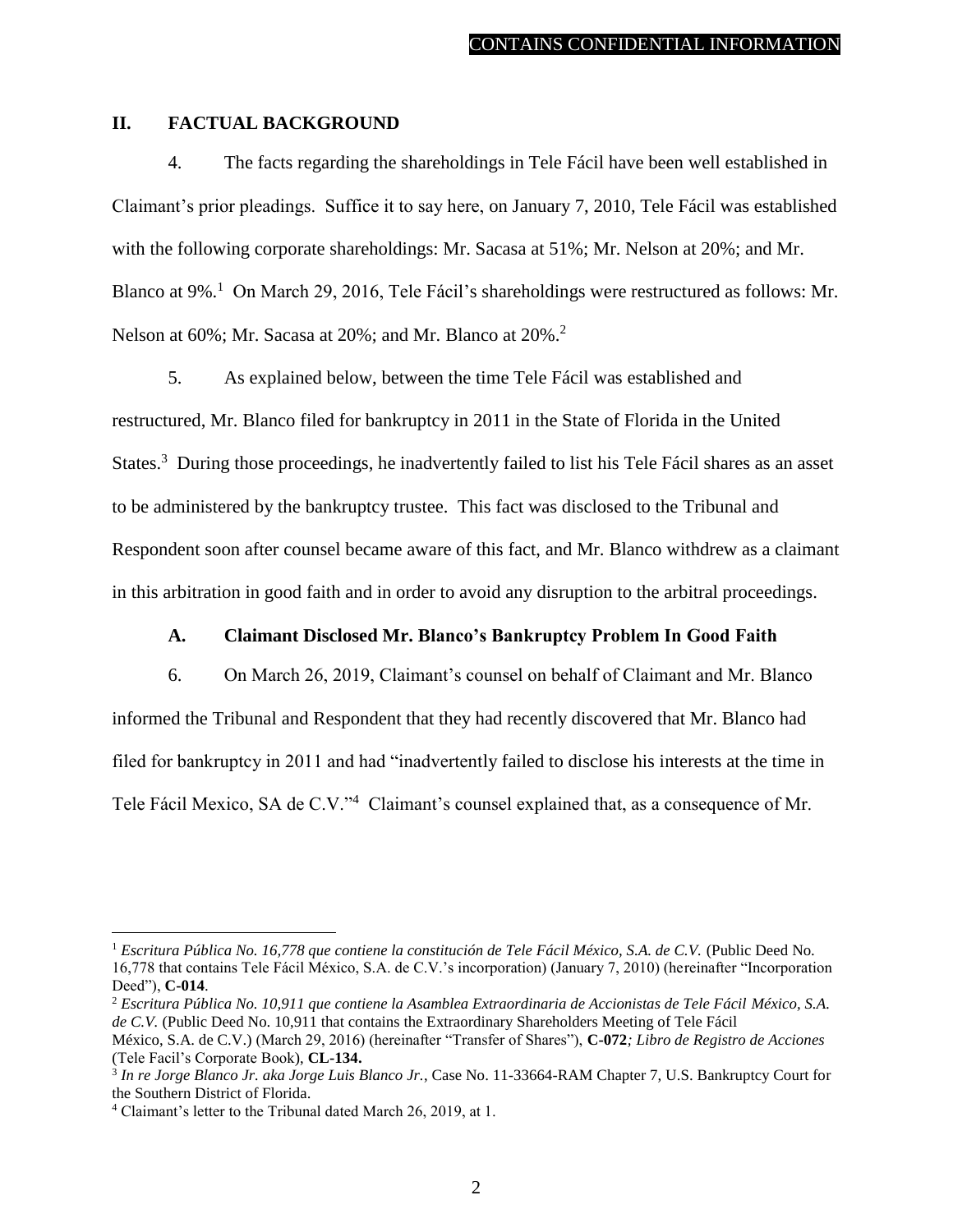Blanco's error, his shares had not been administered by the bankruptcy and, thus, had not been abandoned back to him, pursuant to U.S. bankruptcy law.<sup>5</sup>

7. As a consequence, Claimant's counsel indicated that Mr. Blanco would withdraw

as a claimant in the proceedings:

… Mr. Blanco is not presently the owner of his original shareholdings in Tele Fácil. Because Mr. Blanco has determined, in consultation with his bankruptcy counsel, that the steps required to remedy the situation cannot be completed during the time available before the hearing, he does not want to unnecessarily delay or complicate the arbitration. As a result, he has instructed us to withdraw him as a claimant in this action. He will, however, continue to participate as a fact witness on behalf of Josh Nelson and Tele Fácil. Consequently, we wish to hereby notify you of his withdrawal as a claimant, and request that ICSID take appropriate administrative steps to reflect this change.<sup>6</sup>

Claimant's counsel indicated its regret about the late notice about this development, "but

trust[ed]that his decisive action will not disturb the schedule of the proceedings."<sup>7</sup>

8. On March 27, 2019, Respondent posed various questions to Claimant regarding

Mr. Blanco's bankruptcy, including when Claimant's attorneys became aware of the past action,

when the bankruptcy case was initiated and concluded, and who served as bankruptcy trustee.<sup>8</sup>

9. On March 29, 2019, Claimant responded by providing, among other, the

following information: the date of Mr. Blanco's bankruptcy case was opened ("August 25,

2011"); the nature of the action ("Chapter 7"); the responsible bankruptcy court ("U.S.

Bankruptcy Court for the Southern District of Florida"); the name of the bankruptcy trustee

("Marcia T. Dunn"); the date the original bankruptcy case was closed ("December 2, 2011"); and

7 *Id.*

 $\overline{a}$ 5 *Id.*

<sup>6</sup> *Id.*

<sup>8</sup> Respondent's letter to the Tribunal dated March 27, 2019, at 1-2.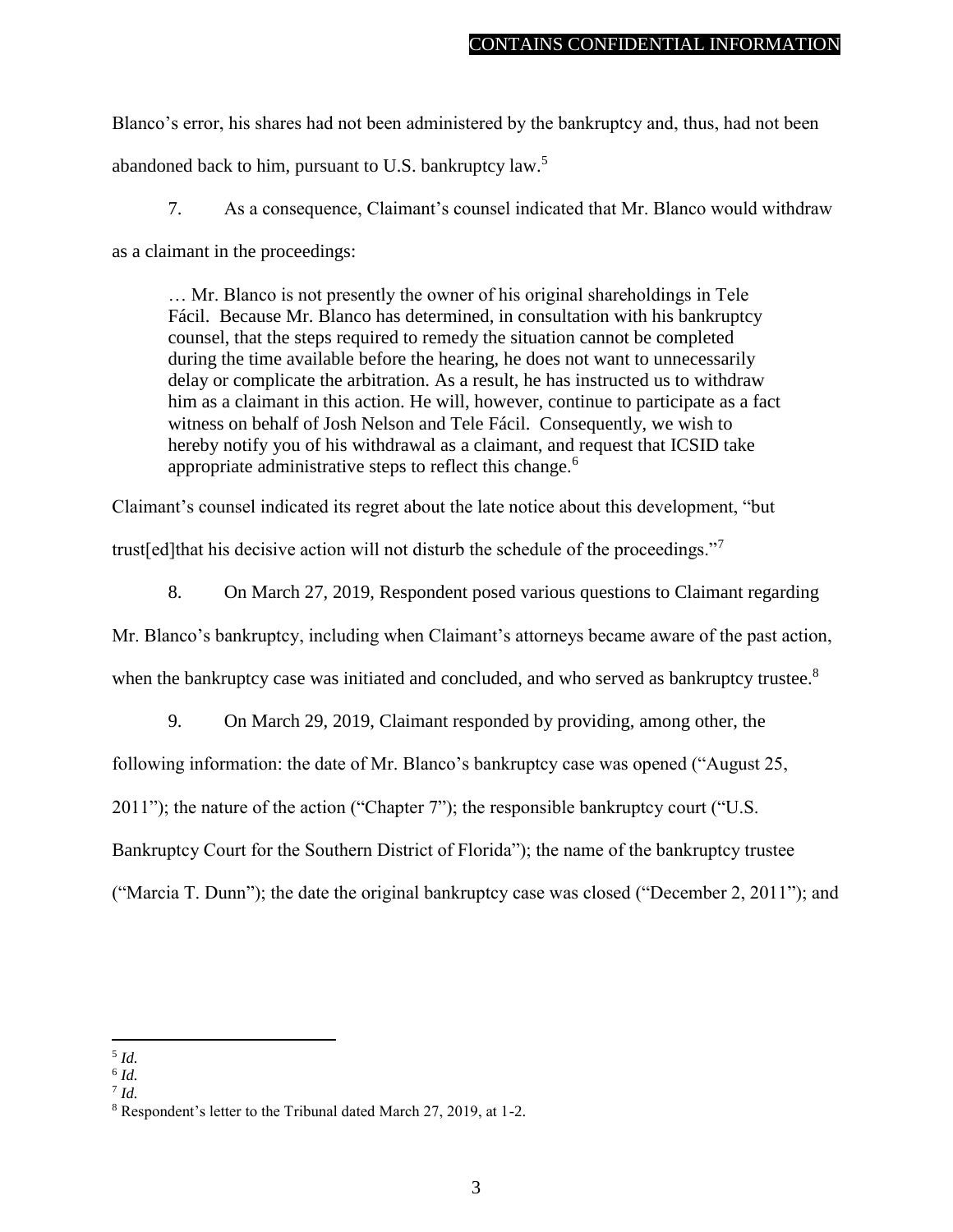the reopening of Mr. Blanco's case ("In the new bankruptcy action, Mr. Blanco has disclosed his involvement in the NAFTA arbitration").<sup>9</sup>

10. Claimant's letter also indicated: "Consistent with counsels' local rules regarding ethical duties as attorneys, Claimant's counsel promptly disclosed the information regarding Mr. Blanco's bankruptcy to the Tribunal, as well as Mr. Blanco's determination that he did not want the process that will be required for him to regain ownership of the shares to become an impediment to the scheduled hearing and, therefore, was withdrawing as a claimant."<sup>10</sup>

11. On April 3, 2019, Respondent indicated that it would likely request the Tribunal's authorization to amend its Statement of Defense to present new jurisdictional objections in light of the recent revelation regarding Mr. Blanco's bankruptcy.<sup>11</sup> Namely, Respondent took the position that the loss of Mr. Blanco's ownership of his Tele Fácil shares invalidated the transfer of shares to Mr. Nelson from Mr. Sacasa on March 29, 2016, which transformed Mr. Nelson into a majority shareholder.<sup>12</sup> Respondent added that "[i]f Claimants challenge the invalidity of the shareholders' meeting of March 29, 2016, Respondent may be in need to request to the national courts of Mexico for a decision declaring the nullity of said meeting."<sup>13</sup> Respondent stated that its expert, Mr. Rodrigo Buj, had indicated that this judicial process can take two years.<sup>14</sup>

12. On April 5, 2019, Claimant refuted the basis for any jurisdictional objection, arguing that under Tele Fácil's bylaws and Mexican corporate law, Mr. Blanco remained a shareholder in Tele Fácil for purposes of the company's internal business and that, in any event, Mr. Nelson had *de facto* control over Tele Fácil. Thus, Mr. Blanco's bankruptcy did not affect

 $\overline{a}$ 

<sup>12</sup> *See Contrato de Compra Venta de Acciones* (Share Agreement), March 29, 2016, CLAIMANT1624 –

CLAIMANT1626, **C-135**.

<sup>9</sup> Claimant's letter to the Tribunal dated March 29, 2019, at 1-2.

<sup>10</sup> *Id.* at 1.

<sup>&</sup>lt;sup>11</sup> Respondent's letter to the Tribunal dated April 3, 2019, at. 1.

<sup>13</sup> *Id.* at 2.

<sup>14</sup> *Id.*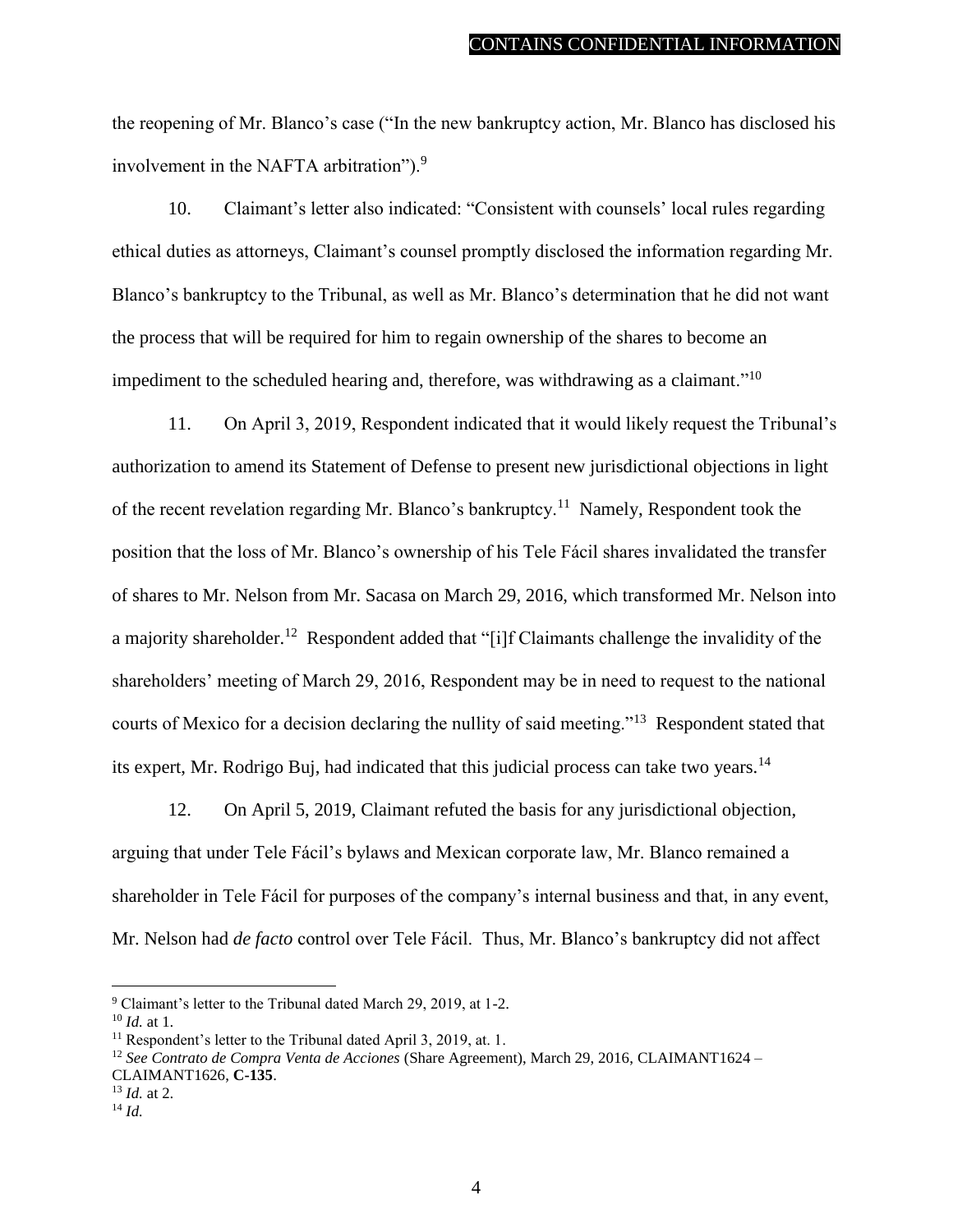Mr. Nelson's standing to claim under Article 1117 of the NAFTA.<sup>15</sup> Claimant also stated: "it should be recalled that Mr. Blanco withdrew not because he could not at some point in the future regain ownership of his shares *nunc pro tunc*, but rather because the process for doing so could not be completed in the limited time before the hearing."<sup>16</sup>

13. On April 8, 2019, Respondent reiterated its objection and requested the Tribunal's authorization to modify its Statement of Defense, with additional arguments supported by an expert report by Mr. Buj.<sup>17</sup> Respondent acknowledged that its objection would only impact Mr. Nelson's standing to claim under Article 1117, not Article 1116.<sup>18</sup> With regard to next steps, Respondent proposed that the Tribunal order either supplemental briefing after the hearing or a postponement of the hearing.<sup>19</sup>

14. On April 9, 2019, Claimant agreed that the hearing should not be postponed and requested that the Tribunal's determination regarding subsequent briefing could be made at the end of the hearing. Claimant reiterated that "Mr. Blanco withdrew as claimant in order to minimize any potential disruption to the schedule of proceedings" and "reserve[d] the right to have Mr. Blanco reinstated as a claimant if an when the bankruptcy court abandons Mr. Blanco's shares back to him."<sup>20</sup>

15. On April 15, 2019, Respondent opposed Claimant's position that it reserves the right to have Mr. Blanco reinstated.

<sup>&</sup>lt;sup>15</sup> Claimant's letter to the Tribunal dated April 5, 2019, at 1-4.

<sup>16</sup> *Id.* at 5.

<sup>&</sup>lt;sup>17</sup> Respondent's letter to the Tribunal dated April 8, 2019, at 1.

<sup>18</sup> *Id.* at 2.

<sup>19</sup> *Id.* at 2.

<sup>&</sup>lt;sup>20</sup> Claimant's letter to the Tribunal dated April 9, 2019, at 1.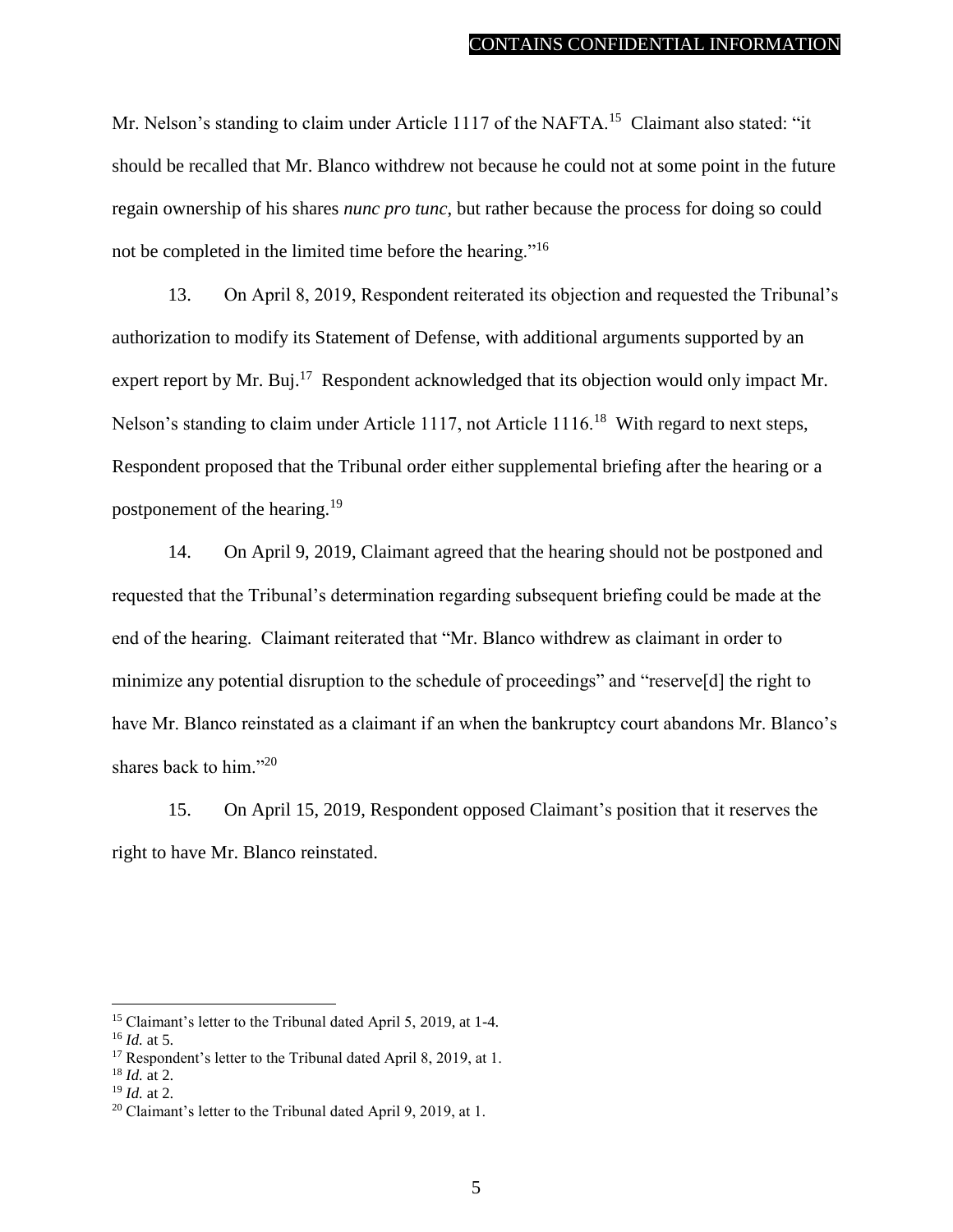16. In Procedural Order No. 13, the Tribunal considered that "the withdrawal of Mr. Blanco as co-claimant is not in dispute, but rather the consequences of his withdrawal and the timing for the Parties and the Tribunal to discuss such consequences. $^{221}$ 

17. In sum, Claimant disclosed Mr. Blanco's bankruptcy issue in a timely manner, in good faith, and consistent with his counsels' ethical duties. In addition, on multiple occasions, Claimant made clear that Mr. Blanco would reopen his bankruptcy case to restore his ownership rights to his Tele Fácil shares, but could not do so in time for the hearing: on March 26, 2019 ("the steps required to remedy the situation cannot be completed during the time available before the hearing"); on March 29, 2019 ("In the new bankruptcy action, Mr. Blanco has disclosed his involvement in the NAFTA arbitration"; "he did not want the process that will be required for him to regain ownership of the shares to become an impediment to the scheduled hearing"); and on April 5, 2019 ("Mr. Blanco withdrew not because he could not at some point in the future regain ownership of his shares *nunc pro tunc*, but rather because the process for doing so could not be completed in the limited time before the hearing").

#### **B. Mr. Blanco Took Steps To Restore His Ownership Of His Shares**

<span id="page-9-0"></span>18. Soon after Mr. Blanco realized the consequences of his inadvertent failure to disclose his Tele Fácil shares to the bankruptcy trustee administering his case, he began a process to obtain the return of his property.

19. On March 25, 2019, Mr. Blanco filed a motion to reopen his bankruptcy case.<sup>22</sup> On April 18, 2019, the U.S. Bankruptcy Court for the Southern District of Florida reopened his case and Mr. Blanco was "granted leave to amend his schedules to list his interest in Tele

<sup>21</sup> Procedural Order No. 13, April 17, 2019, ¶ 15.

<sup>&</sup>lt;sup>22</sup> Motion to Reopen Case and for Authority to Prosecute His Minority Interest in Tele Fácil in an Impending NAFTA Arbitration, March 25, 2019, **C-136**.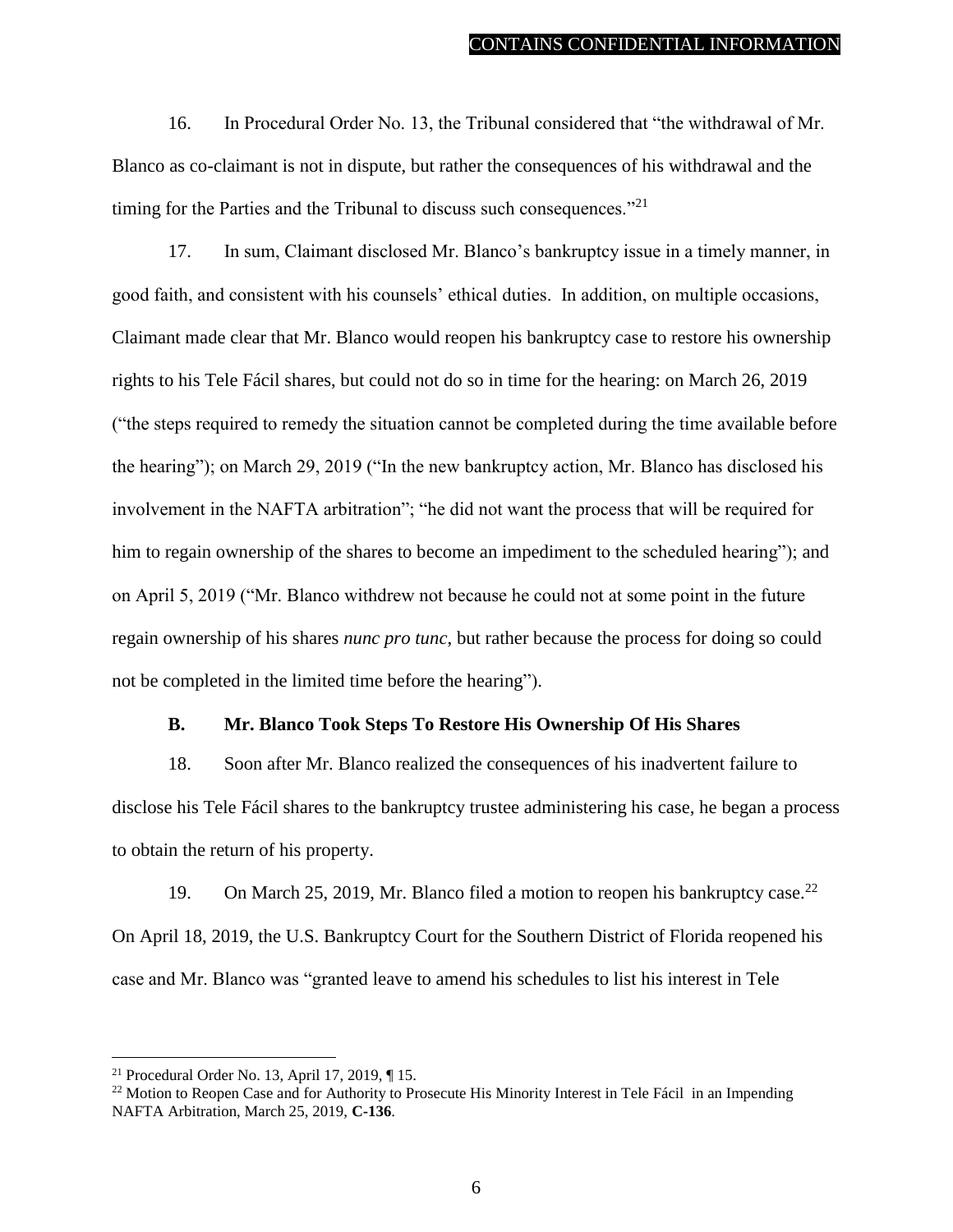Fácil."<sup>23</sup> On April 18, 2019, Marcia T. Dunn was reappointed as Mr. Blanco's Bankruptcy

Trustee.<sup>24</sup> On April 25, 2019, Mr. Blanco and the Trustee entered into a Stipulation whereby Mr.

Blanco would provide security for any potential remaining claims by creditors in exchange for

the return of his shares on a retroactive basis as of the date of the filing of his initial bankruptcy

petition.

- 20. The relevant terms of the Stipulation are reproduced below:
	- a. The Debtor shall pay or cause to be paid one hundred percent of all allowed unsecured claims, in addition to all the Trustee's statutory fees, and Trustee's professionals' fees and costs (the "Settlement Amount"). The Settlement Amount shall be paid to the Trustee as follows:
		- i. An initial payment to the Trustee of one-hundred thousand dollars (\$100,000.00) on or before April 26, 2019 (the "Initial Payment"); and
		- ii. An additional payment to the Trustee of one-hundred thousand dollars (\$100,000.00) on or before May 3, 2019 (the "Second Payment"); and
		- iii. Once the total amount of valid claims has been determined, inclusive of the Trustee's statutory fees and costs, the Trustee's professionals' fees and costs, and any other valid claim (the "Total Claims Amount"), to the extent that the Total Claims Amount exceeds the sum of the Initial Payment and Second Payment, the Debtor shall make an additional payment in the amount equal to the Total Claims Amount less the previously received Initial Payment and Second Payment (the "Supplemental Payment"). The Supplemental Payment shall be due and payable to the Trustee within the thirty (30) days of the resolution of any and all objections to claims.
	- b. The Trustee will file a notice of the Supplemental Payment with the Court but will not require any additional Court approval.
	- c. The payments of the Settlement Amount, including Initial Payment, Second Payment, and Supplemental Payment shall be by cashier's check, money order or attorney's trust account check made payable to the order of "Marcia T. Dunn, Trustee" and mailed to the Trustee's office at 66 West Flagler Street, Suite 400, Miami, Florida 33130. The payment instruments shall clearly state the name of the Debtor and the Debtor's case number.

<sup>&</sup>lt;sup>23</sup> Order on Debtor's Motion to Reopen Case and for Determination of Entitlement to Settlement Proceeds, April 18, 2019, **C-137**.

<sup>24</sup> Stipulation and Settlement Agreement dated April 25, 2019, at ¶ H, **C-138**.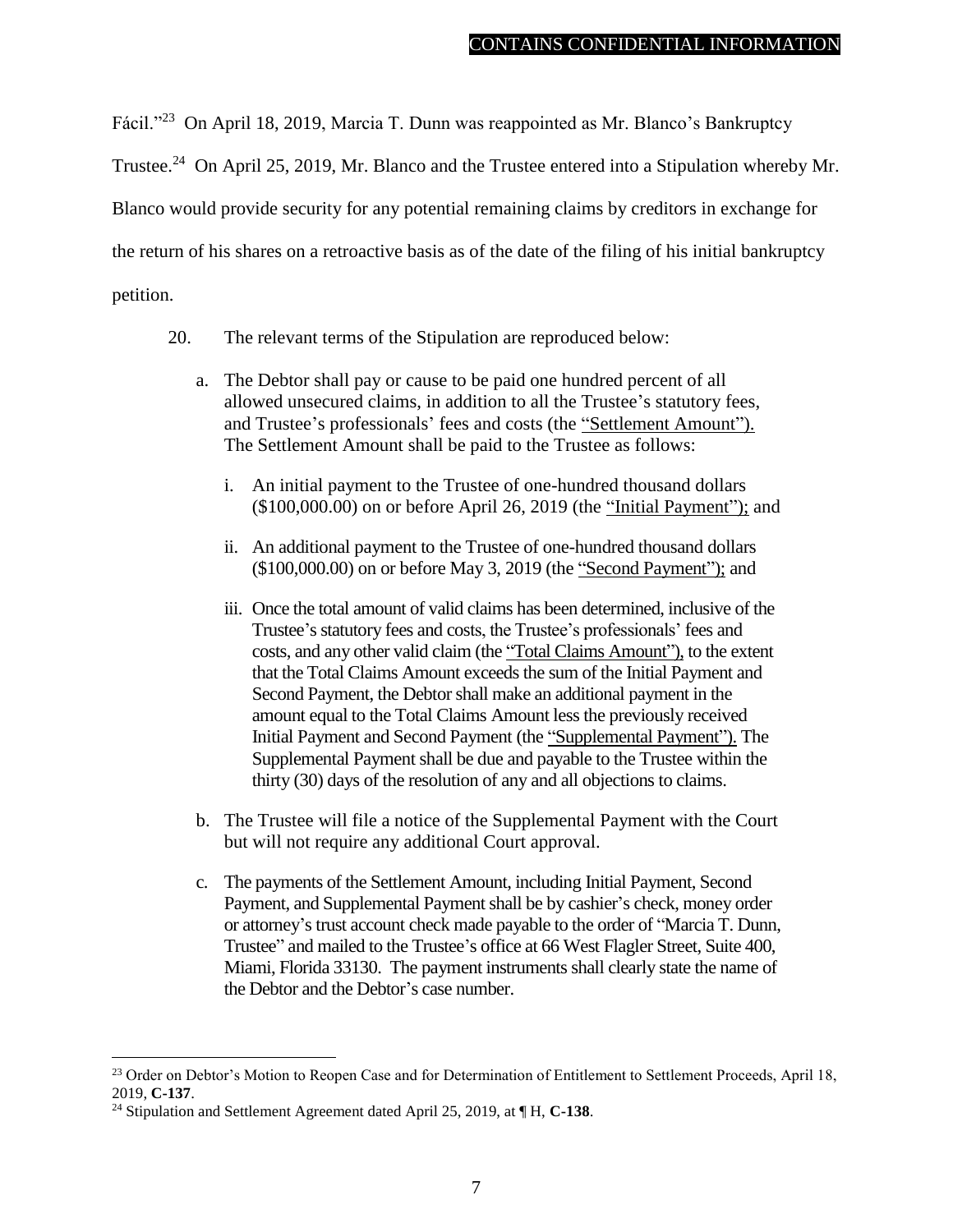d. In exchange, the Trustee hereby conveys the Estate's interest, and the Debtor repurchases his interest, in Tele Fácil, *Nunc Pro Tunc,* to the Petition Date<sup>25</sup>

21. Following the execution of the Stipulation, all known creditors were informed about the reopening of Mr. Blanco's case and a 21-day notice period began to run. During this period no additional claims against Mr. Blanco's bankruptcy estate were lodged with the Trustee.

22. Despite having been provided, on multiple occasions, full information about Mr. Blanco's original bankruptcy case and his efforts to reopen that case,<sup>26</sup> and the fact that Respondent's counsel acknowledged during the hearing at the "meet and confer" meeting with Claimant's counsel that Mr. Blanco was seeking a *nunc pro tunc* remedy, Respondent did not monitor the proceedings or choose to engage on the matter in any manner.<sup>27</sup> Nor did Respondent seek to have the Trustee or any other party initiate legal action in Mexico in relation to claims against Mr. Blanco's shares, pursuant to Mexico's *Law of Commercial Bankrupcty*. 28

## **C. The Bankruptcy Court Restored Ownership to Mr. Blanco** *Nunc Pro Tunc*

<span id="page-11-0"></span>23. Subsequent to the expiration of the notice period in Mr. Blanco's bankruptcy case, the Trustee filed a motion to approve the Stipulation and, on May 29, 2019, the U.S. Bankruptcy Court granted the motion.<sup>29</sup> The terms of the Stipulation were thus incorporated into the Court's order, including the operative provision: "In exchange [for Mr. Blanco's security], the Trustee hereby conveys the Estate's interest, and the Debtor repurchases his interest, in Tele Fácil, *nunc pro tunc,* to the Petition Date." Pursuant to that order, Mr. Blanco obtained ownership rights to his shares in Tele Fácil retroactively as of August 25, 2011.

<sup>25</sup> Stipulation and Settlement Agreement dated April 25, 2019, **C-138**.

<sup>26</sup> *See* Claimant's letter to the Tribunal dated March 26, 2019; Claimant's letter to the Tribunal dated March 29, 2019; Claimant's letter to the Tribunal dated April 5, 2019.

<sup>27</sup> *See* Respondent's letter to the Tribunal dated June 28, 2019.

<sup>28</sup> *Ley de Concurso Mercantil* (Bankruptcy Law), enacted on May 12, 2000, art. 292, **CL-160**.

<sup>29</sup> Order Granting Trustee's Motion to Approve Stipulation to Compromise Controversy, May 29, 2019, **C-139**.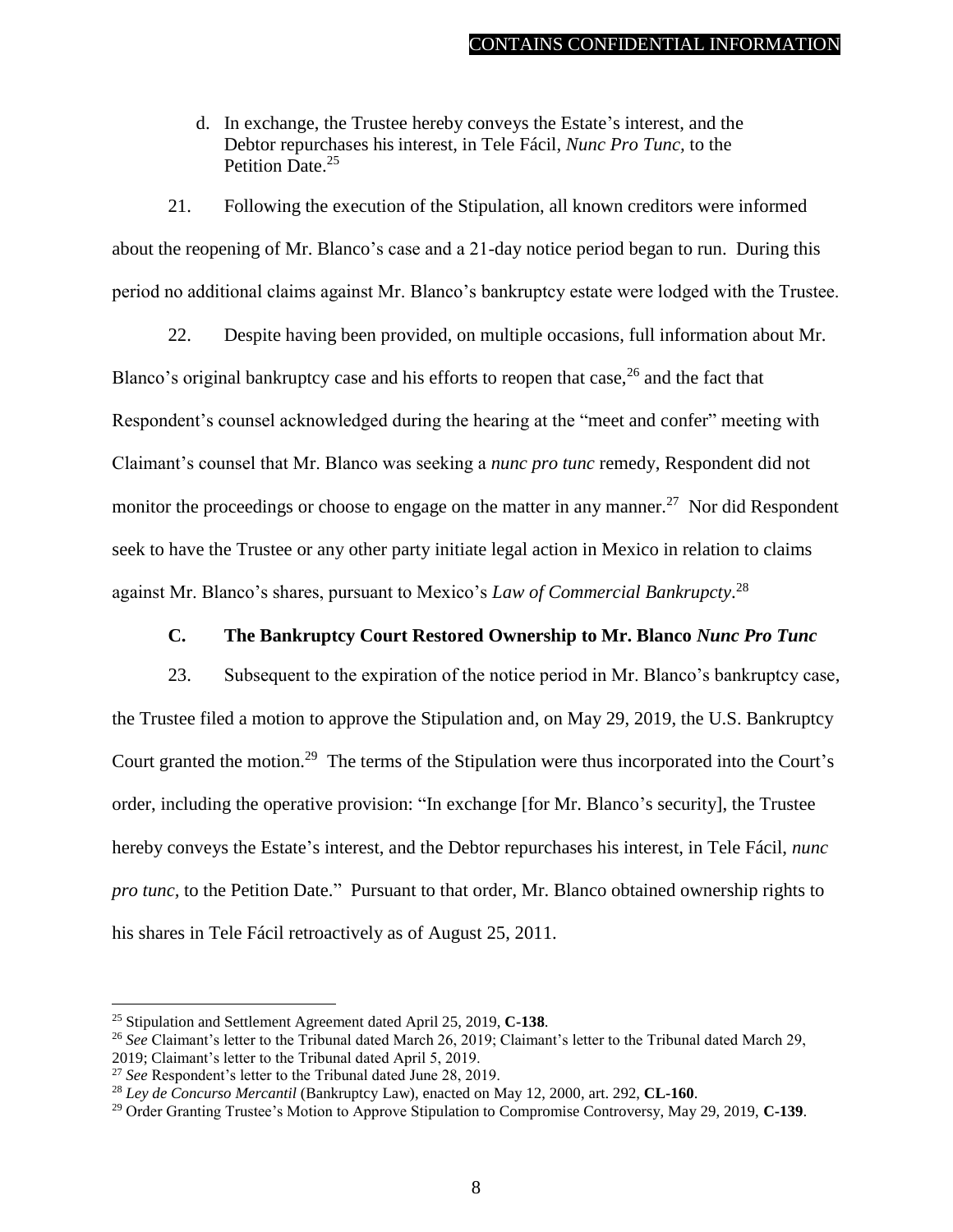\* \* \*

24. In sum, as a matter of U.S. law, Mr. Blanco has owned his shares in Tele Fácil continuously since the date of Tele Fácil's incorporation, on January 7, 2010, including on March 26, 2016, when, through a share transfer from Mr. Sacasa, Mr. Nelson increased his shareholdings to 60%. He and his counsel have proceeded in good faith to disclose the temporary loss of his shares in order to limit any disruption that might have been caused by reopening Mr. Blanco's bankruptcy case. Respondent received multiple notices of Mr. Blanco's intention to restore his ownership rights, and Respondent's counsel even acknowledged that Respondent would be making the *nunc pro tunc* argument at the parties "meet and confer" meeting during the hearing. However, in response, Respondent filed a baseless Objection, which has unnecessarily drawn out the proceedings, despite Mr. Blanco's best intentions. The manifest flaws in Respondent's Objection are set forth in the following section.

### <span id="page-12-0"></span>**III. LEGAL ARGUMENT**

25. In addition to submitting a claim under Article 1116 of the NAFTA, Mr. Nelson

legitimately claims "on behalf of" Tele Fácil pursuant to Article 1117. That provision provides:

1. An investor of a Party, on behalf of an enterprise of another Party that is a juridical person that the investor owns or controls directly or indirectly, may submit to arbitration under this Section a claim that the other Party has breached an obligation under:

(a) Section A or Article 1503(2) (State Enterprises), or

(b) Article 1502(3)(a) (Monopolies and State Enterprises) where the monopoly has acted in a manner inconsistent with the Party's obligations under Section A, and that the enterprise has incurred loss or damage by reason of, or arising out of, that breach.<sup>30</sup>

<sup>30</sup> NAFTA, Ch. 11 (1989), Art. 1117(1), **CL-086.**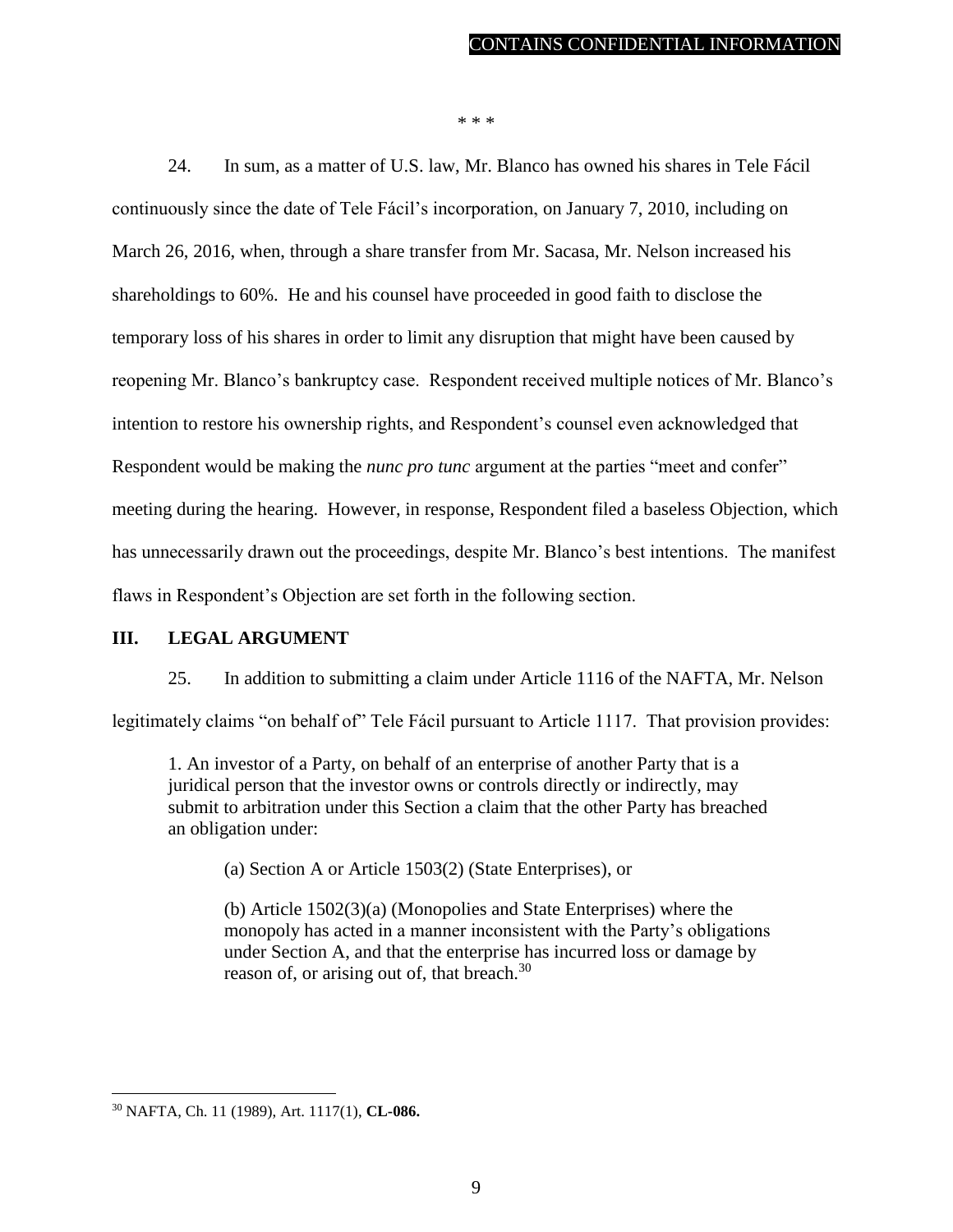Article 1117 thus provides two independent bases on which an investor may claim "on behalf" of a local enterprise: where the investor "owns" the local enterprise in question or where the investor "controls" it.

26. The parties agree that an investor has standing to claim under Article 1117 if he owns a majority of shares of a local enterprise, that is, he has legal control over the enterprise through his share ownership. The parties disagree whether an investor may claim under Article 1117 based on his *de facto* (non-legal) "control" of an enterprise.

27. As explained below, Mr. Nelson has independent standing to claim either on the basis of his majority ownership of Tele Fácil, which remains unaffected by Mr. Blanco's U.S. bankruptcy, or, even if he is not deemed to be a majority shareholder, on the basis of his *de facto*  control of Tele Fácil.

#### <span id="page-13-0"></span>**A. Claimant Has Standing To Claim Under Article 1117 Based On His Majority Ownership (Legal Control) Of Tele Fácil.**

28. Respondent argues that the loss of Mr. Blanco's Tele Fácil shares by way of his 2011 bankruptcy action automatically invalidated the transfer of shares from Mr. Sacasa to Mr. Nelson in 2016, which upgraded Mr. Nelson from a minority (40%) to a majority (60%) shareholder. Respondent's argument is based on a false syllogism that, because Mr. Blanco lost ownership of his shares as a matter of U.S. law, he was no longer a shareholder of Tele Fácil, as a matter of Mexican law, for purposes of approving the increase in shares to Mr. Nelson. However, Respondent fails to take into account the effect of Mr. Blanco's bankruptcy across two distinct legal systems, U.S. and Mexican. Namely, Respondent fails—in fact, it makes no attempt whatsoever—to demonstrate how a result in a U.S. bankruptcy could be self-executing and automatically applicable in Mexico.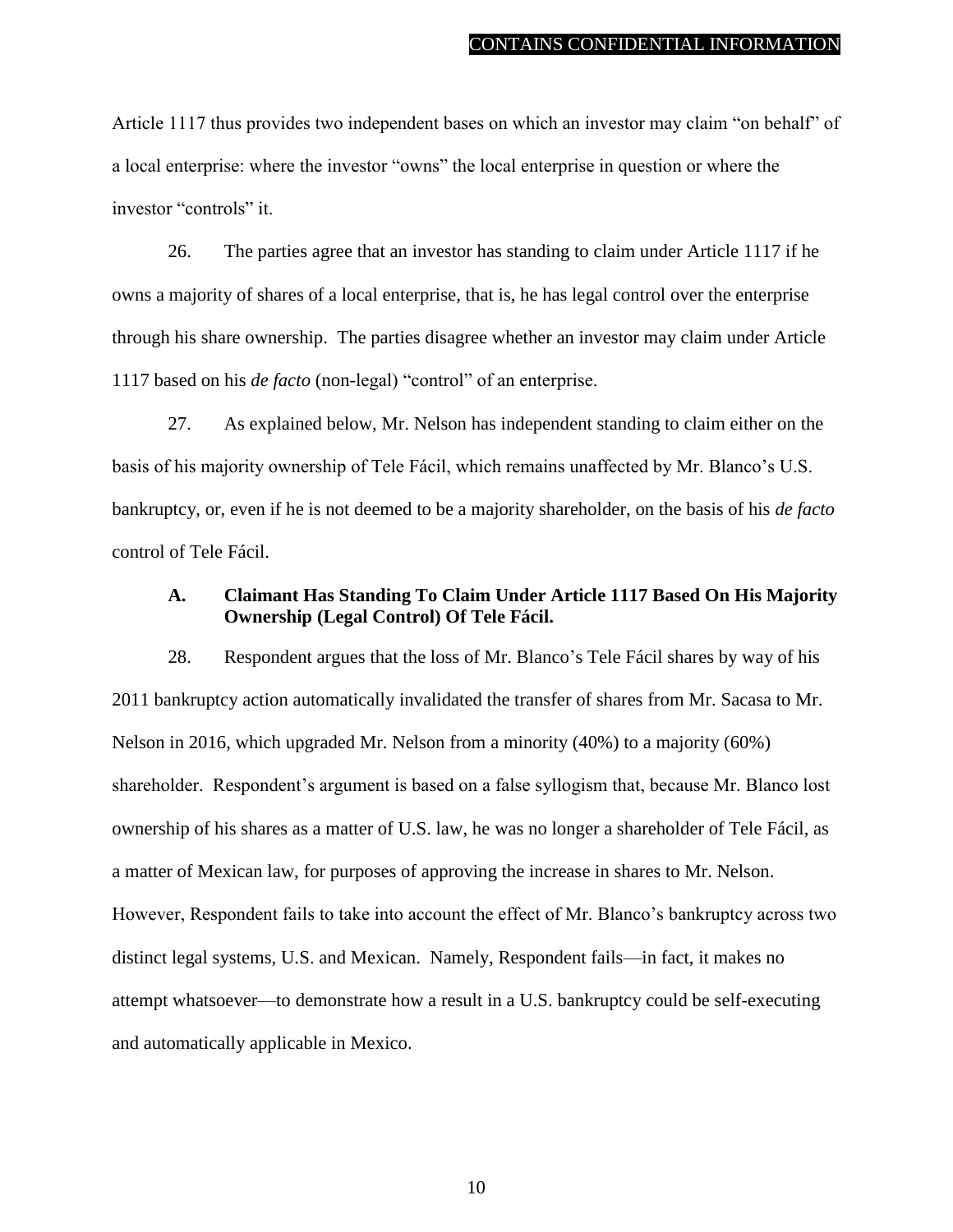29. This context is important given the current posture of the case. Mr. Blanco has withdrawn as a claimant in these proceedings. As explained, the discovery that Mr. Blanco had lost ownership of his Tele Fácil shares raised sufficient concerns then about his ability to satisfy the standing requirements under the NAFTA, until his shares were restored to him *nunc pro tunc*. At the time, it could not be argued with certainty that Mr. Blanco was a U.S. investor who had made an investment in Mexico. He withdrew to avoid disrupting the arbitration, knowing that he could not complete the necessary steps to restore his ownership in his U.S. bankruptcy case (and thus his standing in the NAFTA arbitration) before the start of the hearing. By contrast, the question now before the Tribunal is not one of standing under the NAFTA (which is moot), but rather only of the validity of the transfer of shares to Mr. Nelson in 2016 under Mexican law.

30. On that narrow issue, Respondent has failed to disprove that, *under Mexican law*, Mr. Blanco was a shareholder in Tele Fácil with authority to approve the share transfer to Mr. Nelson that established him as the company's majority shareholder. First, Respondent has not proven how the forfeiture of Mr. Blanco's shares in U.S. bankruptcy translates, across boundaries, into the automatic denial of Mr. Blanco's standing as a shareholder in Tele Fácil. Second, the share transfer was, in fact, valid under Mexican law and Tele Fácil's by-laws. Third, in any event, Mr. Blanco's share ownership was restored by order of a U.S. bankruptcy judge *nunc pro tunc* as of August 25, 2011, thus he has continually owned the shares as a matter of U.S. law. Any possible defect in Mr. Blanco's ownership therefore would been repaired and the 2016 share transfer would remain valid.

11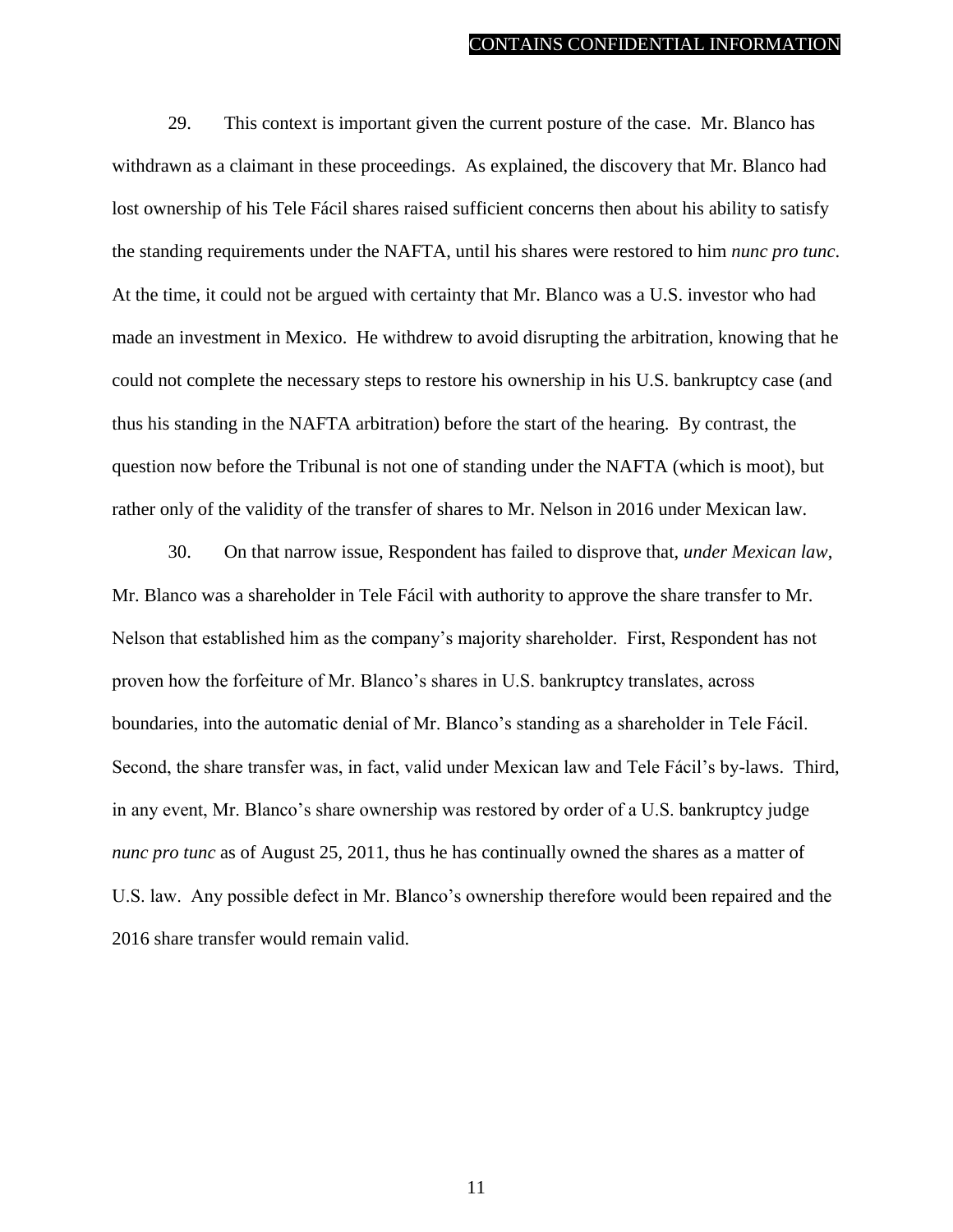- 1. The results of Mr. Blanco's U.S. bankruptcy proceeding do not have automatic effect in Mexico.
- <span id="page-15-0"></span>31. Respondent has made no attempt to explain how a legal result in a U.S.

bankruptcy proceeding could have been implemented in a foreign jurisdiction, Mexico,

automatically with no implementing action.

32. As explained by Dr. Vasquez, transnational bankruptcy matters are governed by

Article 292 of the Mexican *Law of Commercial Bankruptcy*. He notes:

For a bankruptcy procedure in a foreign country to have effects in Mexico, the law establishes a specific judicial procedure that must be carried out. Such procedure can only be initiated before a Mexican judge by a "Foreign Representative" with legitimate interest. In this case a Foreign Representative would be the Trustee or some representative of the foreign bankruptcy. Said procedure is recognized in the Mexican Bankruptcy Law (*Ley de Concursos Mercantiles)*, in the Tenth Title. "Of cooperation with international procedures," Chapter III "Of the recognition of a foreign procedure and grantable measures." …

…

 $\overline{a}$ 

In other words, for the bankruptcy proceedings initiated by Mr. Blanco in the United States in 2011 to have legal effects in Mexico, the Trustee as a person with legitimate interest should have requested recognition through a formal proceeding, and a competent Mexican judge should have issued a resolution that recognizes the legal effects of said procedure in Mexico. 31

33. Undeniably, Article 292 of the *Law of Commercial Bankruptcy* sets forth very

basic and well-known principles of transnational bankruptcy that Respondent and its purported bankruptcy expert, Mr. Buj, should know or should have researched before submitting arguments on the subject for the Tribunal's consideration. It is undisputed that a Foreign Representative has never initiated the required procedure under Article 292 to give effect to the result in Mr.

Blanco's U.S. bankruptcy during the period in which he had lost his ownership rights in the Tele

<sup>31</sup> Expert Report by Dr. Oscar Vasquez Del Mercado Cordero, ¶23, **C-143**.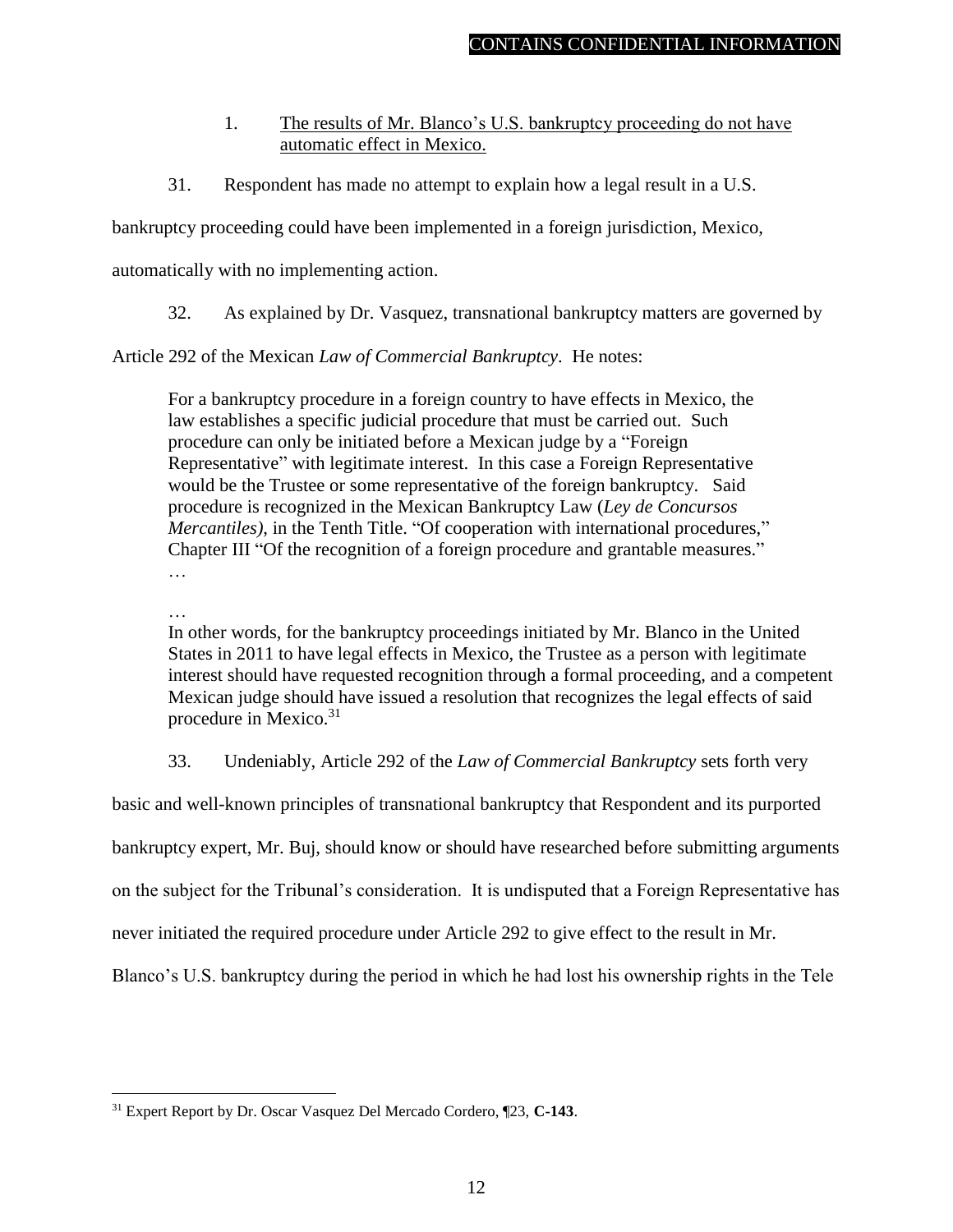Fácil shares. Thus, according to Dr. Vasquez, "Mr Buj's assumption that a foreign bankruptcy proceeding takes effect automatically in Mexico is incorrect ...."<sup>32</sup>

34. Thus, while Mr. Blanco may have temporarily ceded his shares to the bankruptcy estate in his U.S. bankruptcy case, that result had no bearing on his status as a shareholder in Tele Fácil as a matter of Mexican corporate law and the company's bylaws.

35. In light of this reality, Mr. Buj's expert report is fatally flawed. He wrongly assumes, without any analysis, that Mr. Blanco automatically lost his status as a shareholder, as a matter of Mexican law:

The starting point of the legal issue analyzed is that, in accordance with the communication dated March 26, 2019, submitted by the lawyers of Tele Fácil in this Arbitration, on August 25, 2011, Mr. Jorge Luis Blanco initiated a bankruptcy proceeding in accordance with the laws of the United States of America *and, consequently, as of that date he ceased to be the owner of the shares representing the capital stock of Tele Fácil of which he was the owner*. 33

He adds that it must be "*implied* that at the date of the approval meeting, Mr. Blanco was not a shareholder of Tele Fácil" and "*assumes as true* … that Mr. Blanco did not have any representation regarding the 9 shares he originally subscribed to in Tele Fácil."<sup>34</sup>

36. At best, Mr. Buj's assumption is based on statements made with respect to U.S.

law. Mr. Buj cites Claimant's letter indicating that Mr. Blanco had lost his Tele Fácil shares in

his U.S. bankruptcy case as a matter of U.S. bankruptcy law.<sup>35</sup> Similarly, he indicates that he

reviewed relevant analysis from Respondent's U.S. bankruptcy counsel, Pillsbury Winthrop

<sup>&</sup>lt;sup>32</sup> Expert Report by Dr. Oscar Vasquez Del Mercado Cordero dated August 13, 2019 (hereinafter "Vasquez Report"), ¶ 22, **C-143.**

<sup>&</sup>lt;sup>33</sup> Third Expert Report by Rodrigo Buj dated June 11, 2019 (hereinafter "Third Buj Report"), at ¶ 2 (emphasis added).

 $34$  *Id.* at  $\P$  3, 26 (emphasis added).

<sup>35</sup> *Id.* at ¶ 24.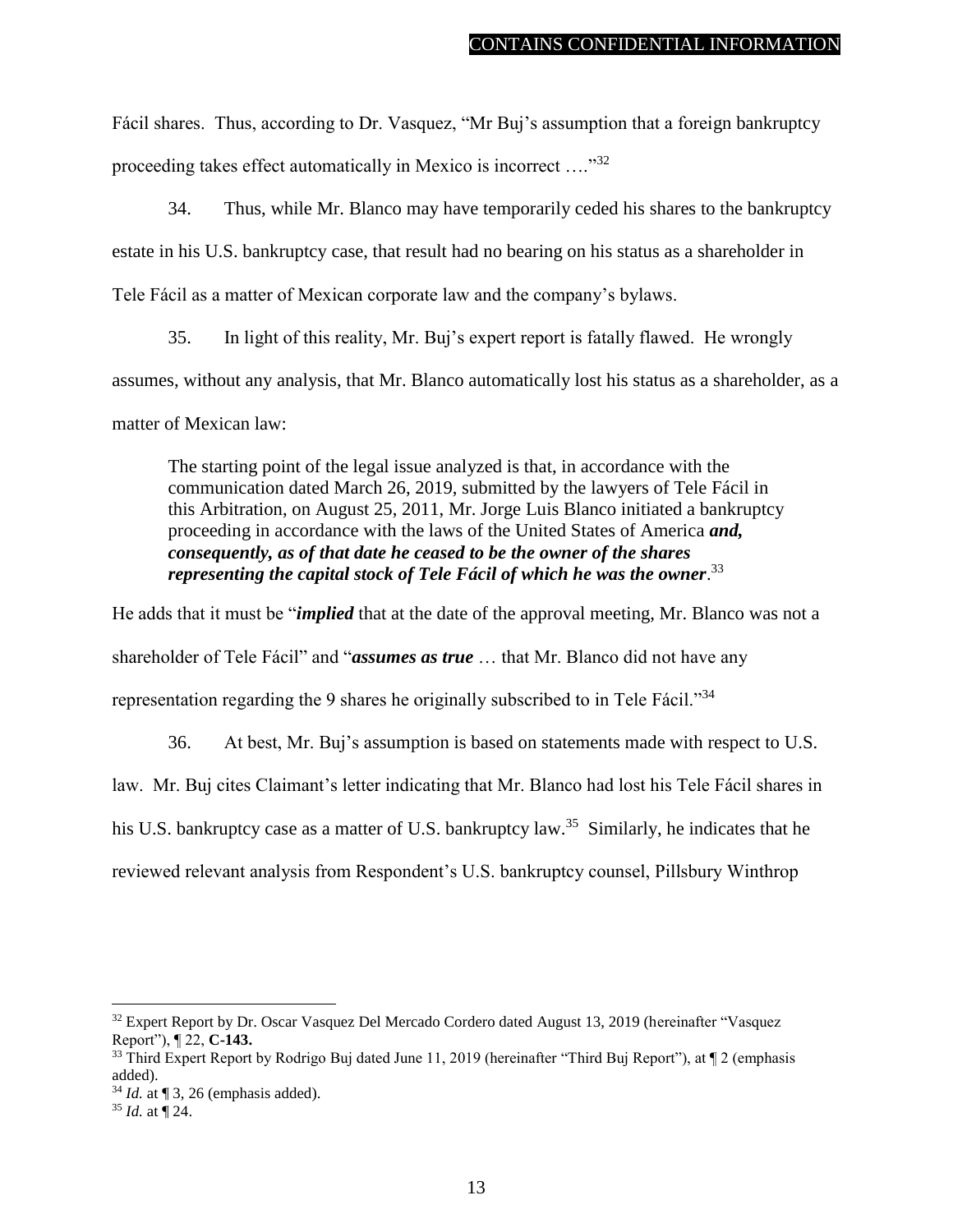Shaw Pittman LLP ("Pillsbury"), regarding the consequences for Mr. Blanco under U.S. bankruptcy law.<sup>36</sup>

37. However, nowhere in his report does Mr. Buj explain *how* a decision regarding Mr. Blanco's ownership *under U.S. law* could automatically change his status as a shareholder *under Mexican law*. In fact, as explained, it cannot, without further implementation that did not occur. Thus, all of the analysis built on this false assumption is equally flawed.

> 2. The transfer of shares from Mr. Sacasa to Claimant was valid under Mexican law and Tele Fácil's bylaws.

<span id="page-17-0"></span>38. Because the results of Mr. Blanco's bankruptcy were never implemented into the Mexican legal system, the question of Mr. Blanco's status as a shareholder in Tele Fácil is governed exclusively by Mexican corporate law. As explained below, Mr. Blanco has always been a shareholder of Tele Fácil, with authority to approve company business, because he has always been listed in the company's Shareholders' Registry Corporate Book as a shareholder.<sup>37</sup> This has been Claimant's consistent position since it filed the Statement of Claim, in which it asserted that Claimant and Mr. Nelson were Tele Fácil shareholders because "[u]nder Mexico's corporate law, a person obtains the rights of a shareholder when the person acquires company shares and is registered in the Shareholders' Registry Corporate Book."<sup>38</sup>

39. Putting aside Mr. Buj's flawed initial assumption, the black-letter Mexican corporate law is not disputed:

 Pursuant to Article 111 of the *General Law of Commercial Companies*  ("LGSM"), whoever is considered the holder of the shares in Tele Fácil

<sup>36</sup> *Id.* at ¶ 25.

<sup>37</sup> *Ley General de Sociedades Mercantiles* (General Law Of Commercial Companies), enacted on Aug. 4, 1934 (hereinafter "LGSM"), art. 129, **CL-163**.

<sup>38</sup> Statement of Claim, ¶ 365.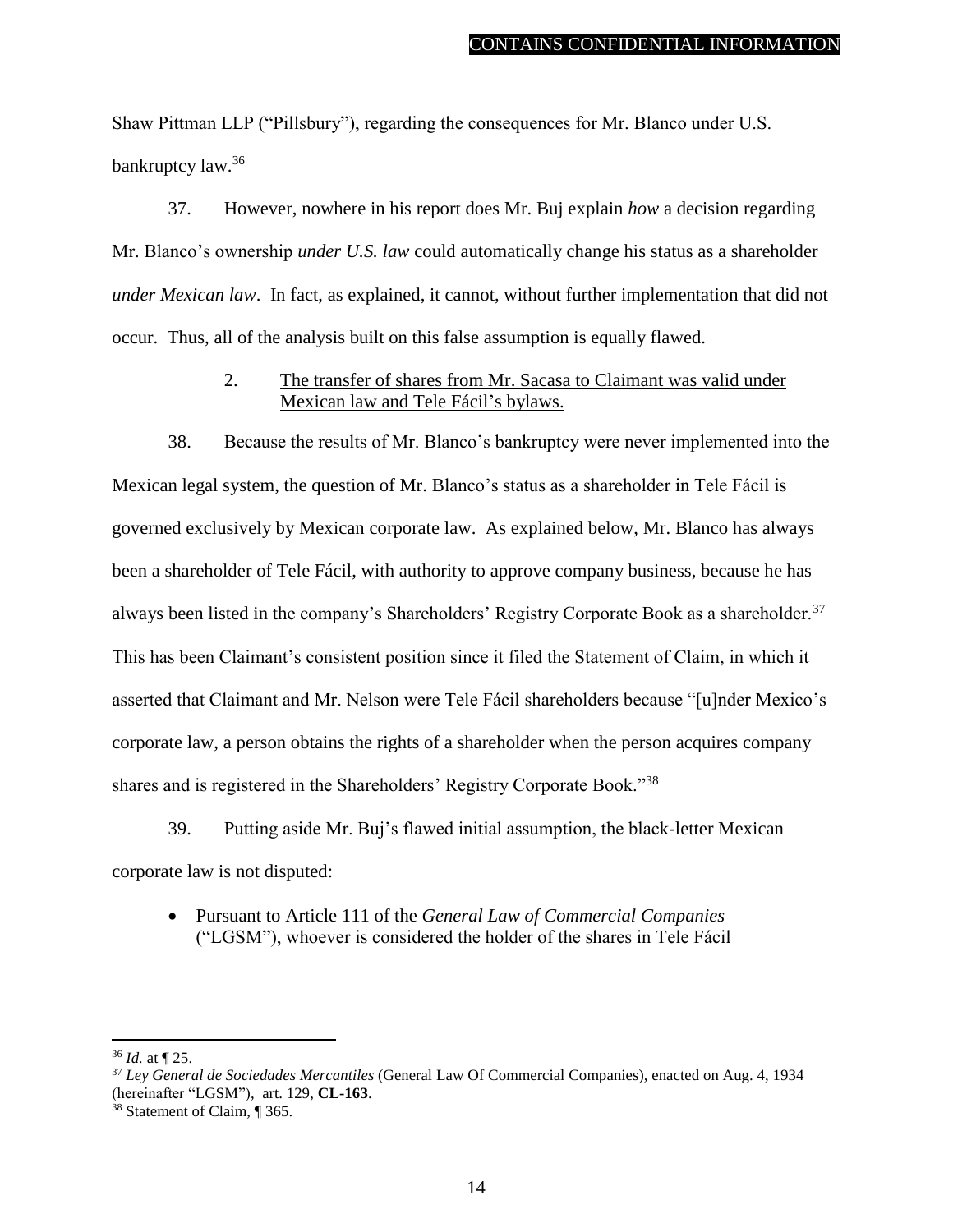possesses the economic and corporate rights corresponding to those shares in the company; $39$ 

- Pursuant to Article 129 of the LGSM, the company considers the owner of the shares to be whoever is registered in the Shareholders' Registry Corporate Book;<sup>40</sup> (Tele Fácil's bylaws parallel Article 129 and also consider the owner of the shares to be the person registered in the Shareholders' Registry Corporate Book); $41$  and
- Pursuant to Articles 186 and 187 of the LGSM, a shareholders' meeting may be convened to decide company business by publication of "a call," unless all of a company's shareholders are represented at the meeting at the time company business is decided, a situation known as a "totalitarian meeting."<sup>42</sup>
- 40. The application of the law to the facts is clear. As explained by Dr. Vazquez,

Tele Fácil's shareholders assembled in the form of a totalitarian meeting to approve the share

transfer to Mr. Nelson:

On March 29, 2016, the day of the meeting, Mr. Blanco was registered as a shareholder in the company's Shareholders' Registry Corporate Book and, in accordance with Mexican law and the Tele Fácil statutes, was entitled to appear at the meeting as a shareholder.

Mr. Sacasa and Mr. Nelson also appeared. Therefore, 100% of the shares were represented. This resulted in a totalitarian meeting, falling within the exception of Article 188 of the LGSM, waiving the need to comply with the prior call requirement.

Even in the scenario that a call had been made to carry out the meeting on March 29, 2016, those summoned and those who had the right to attend and participate in the meeting would have been those who were registered in the Shareholders' Registry Corporate Book, that is, Mr. Nelson, Mr. Blanco and Mr. Sacasa, or their representatives, and no one else. $43$ 

Despite Respondent's assertions to the contrary, there were thus no defects in the process by

which Claimant increased his shareholding in Tele Fácil from 40% to 60%. Accordingly, the

transfer was valid and Claimant rightfully became a majority shareholder in Tele Fácil.

<sup>39</sup> Third Buj Report, ¶ 6, n. 5; Vasquez Report, ¶¶ 28-29; LGSM, art. 111, **CL-163**.

<sup>40</sup> Third Buj Report, ¶ 6, n. 5; Vasquez Report, ¶ 30; LGSM, art. 129, **CL-163.**

<sup>41</sup> Eight Clause, Incorporation Deed of Tele Fácil, **C-014**; LGSM, art. 129, **CL-163.**

<sup>42</sup> Third Buj Report, ¶ 19; Vazquez Report, ¶ 41; LGSM, arts. 186-187, **CL-163**.

<sup>43</sup> Vasquez Report, ¶¶ 45-47, **C-143.**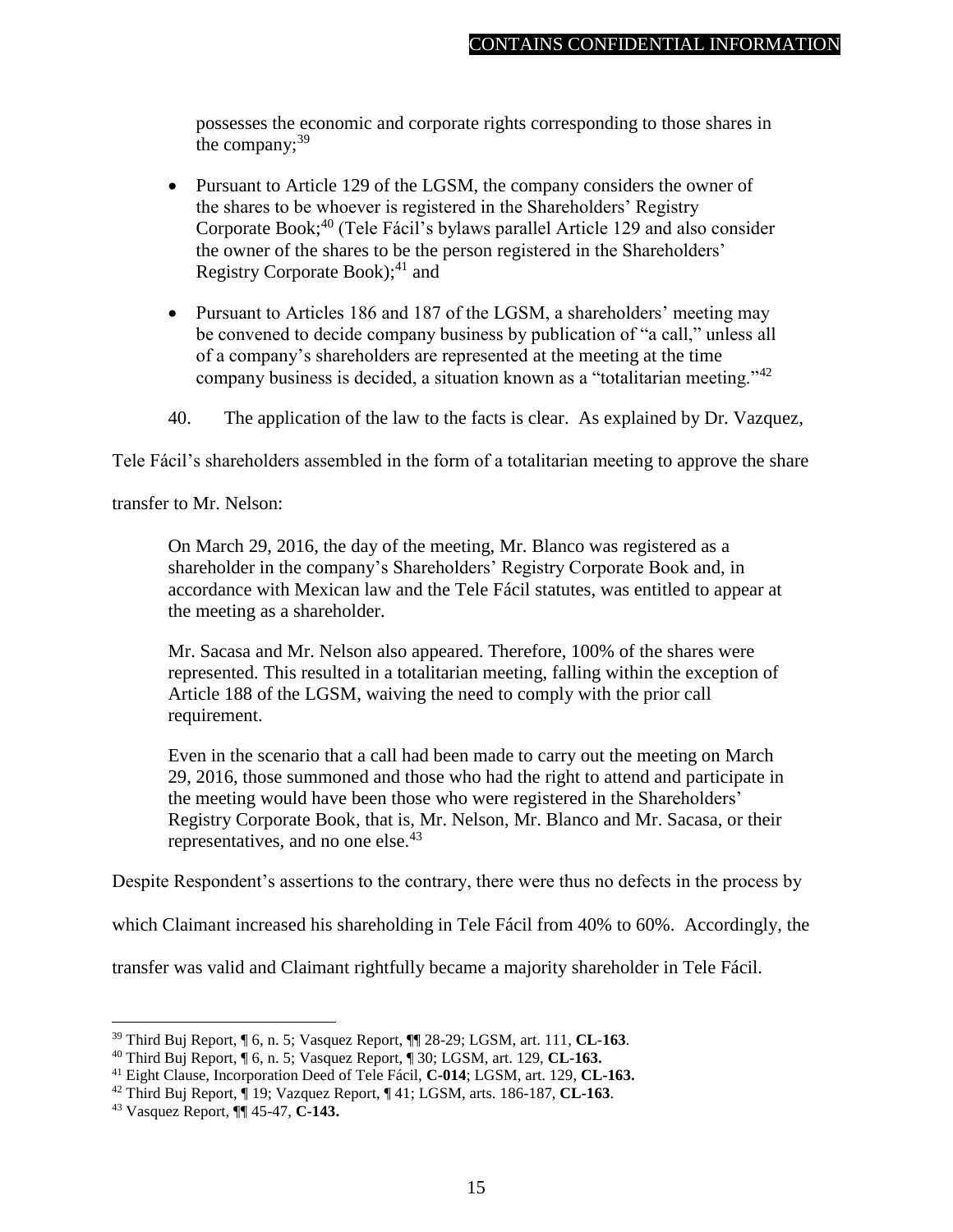41. Further, even if the Tribunal were to accept that Mr. Blanco's U.S. bankruptcy

had an effect in Mexico, Respondent fails to recognize that, under Mexican law, company acts

are not automatically void simply because they fail to comport with required formalities. Rather,

they are voidable, until a Mexican court determines that they are void. As explained by Dr.

Vazquez:

Mr. Buj misrepresents the law. According to Mexican law, in the event that a nontotalitarian meeting is held without a prior call, or the necessary formalities of the call are not met, such meeting and its resolutions will not be void, but are voidable. Under no circumstances legal acts are automatically void.

Voidable acts may be subject to absolute nullity or relative nullity, once they have been declared as such by a competent judge. In accordance with article 2226 of the Federal Civil Code: "Absolute nullity as a general rule does not prevent the act from provisionally producing its effects, …", and likewise, article 2225 states that "Relative nullity ... always allows the act to provisionally produce its effects."

When the Tele Fácil bylaws indicate that "any transfer of shares in violation of the restriction indicated in the preceding paragraphs will be void and no legal effect will be recognized," this refers to the nullity established by law, since the will of the parties cannot impose a nullity different from that established by law. In the hypothetical case that a call for a shareholders meeting was required and it was not carried out, this does not mean that the shareholders meeting is automatically void, but rather, pursuant to the Civil Code, it would be voidable, but would continue to be effective until its nullity is declared by a competent judge.

Therefore, regardless of whether it is a relative or absolute nullity, voidable acts are effective until a judge declares the corresponding nullity. This is widely recognized by law and judicial precedents that confirm that shareholders' meetings, as well as their resolutions, even if they are voidable for any reason such as lack of prior call, "produces its effects until as long as its nullity is not declared" through a firm resolution of a competent judge. $^{44}$ 

42. It is undisputed that no-one has ever initiated legal action in a Mexican court to

declare the share transfer to Mr. Nelson void. This remains the case even though Respondent

threatened, in its letter of March 29, 2019, "[i]f Claimants challenge the invalidity of the

<sup>44</sup> Vasquez Report, ¶¶ 60-63 (sources omitted), **C-143.**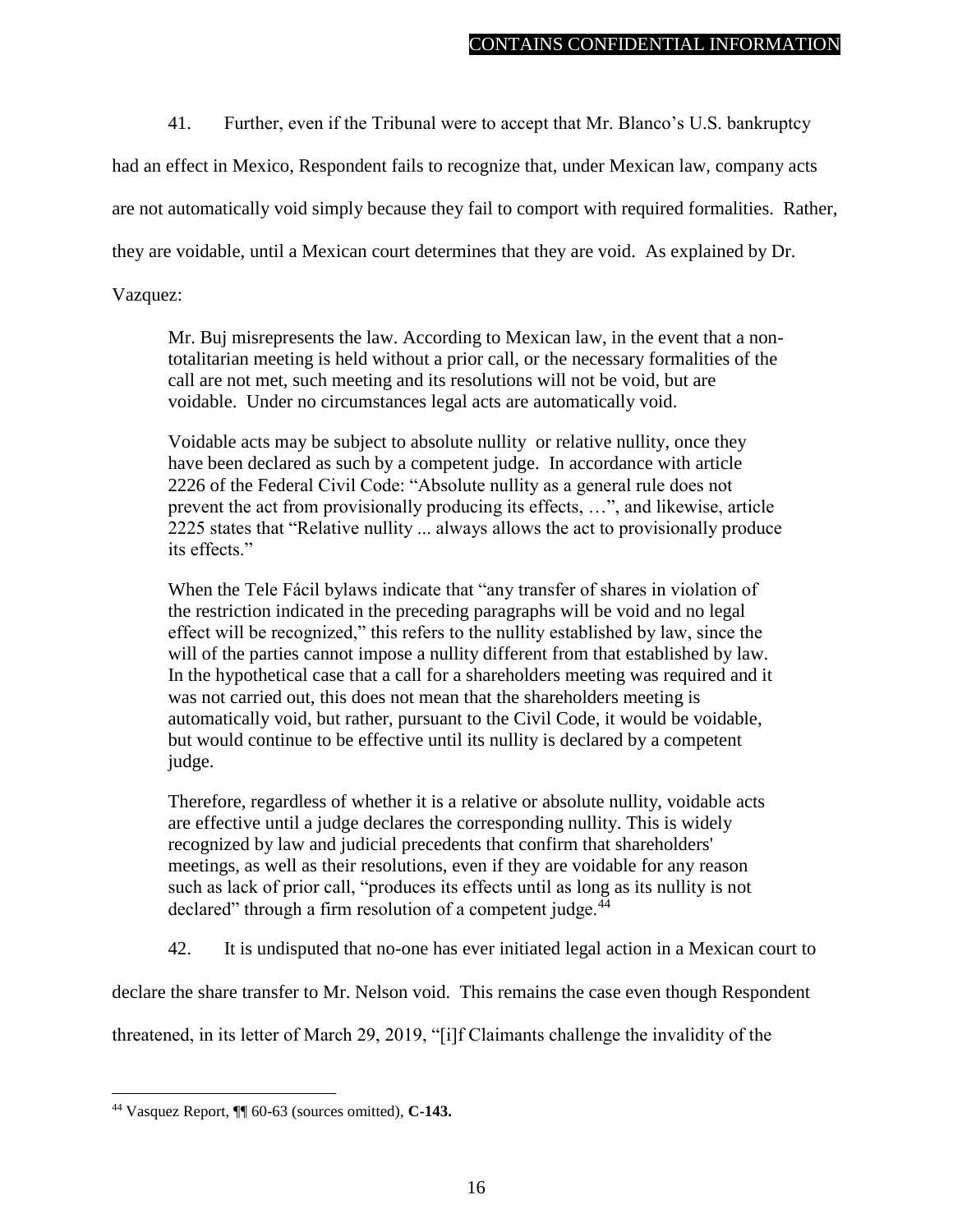shareholders' meeting of March 29, 2016, Respondent may be in need to request to the national courts of Mexico for a decision declaring the nullity of said meeting," a process that could take two years, according to Mr. Buj.<sup>45</sup> In the end, however, Respondent's threat is hollow as, under Mexican law, it lacks standing to bring such a claim. As Dr. Vasquez explains:

Finally, I understand that Mexico has alleged to the Tribunal that it would be willing to initiate a procedure for a Mexican judge to declare the nullity of the Shareholders' Meeting. However, such statement lacks legal support. The Federal Government of Mexico would lack standing to initiate such action. To initiate a nullity action against the validity of a Shareholders' Meeting, the plaintiff must necessarily show legal interest in the case. To have legal interest in such a private action, the Government of Mexico would require having a direct relationship with the company and having suffered damage directly caused by the lack of a call of the shareholders' meeting. An example of a person with legitimacy would be a minority shareholder. Under Mexican Law, the legal interest is even a higher standard than the legitimate interest, where third parties with some direct interest may have legitimacy to initiate an action. In this case, there are no facts that can support the position of the Federal Government of Mexico to legally initiate such a procedure.<sup>46</sup>

43. In sum, the transfer of Tele Fácil shares from Mr. Sacasa to Claimant, which

transformed Claimant into Tele Fácil's majority shareholder, was properly approved and is valid under Mexican law as Mr. Blanco was entitled, as a shareholder, to participate in the company's totalitarian meeting on March 29, 2016. Respondent's arguments to the contrary are wrong.

- 3. In any event, by order of a U.S. bankruptcy judge, Mr. Blanco now owns his shares in Tele Fácil *nunc pro tunc* and thus the transfer of shares to Claimant is unassailable.
- <span id="page-20-0"></span>44. Even if Mr. Blanco's U.S. bankruptcy action deprived him of his status as a

shareholder in Tele Fácil, which it did not, Mr. Blanco has taken steps to restore his ownership interests in the company completely and retroactively as of the date of his original bankruptcy petition. Namely, on April 25, 2019, he entered into a Stipulation with the Trustee to convey

<sup>45</sup> Respondent's letter to the Tribunal dated March 29, 2019, at 2.

<sup>46</sup> Vasquez Report, ¶ 65**, C-143**.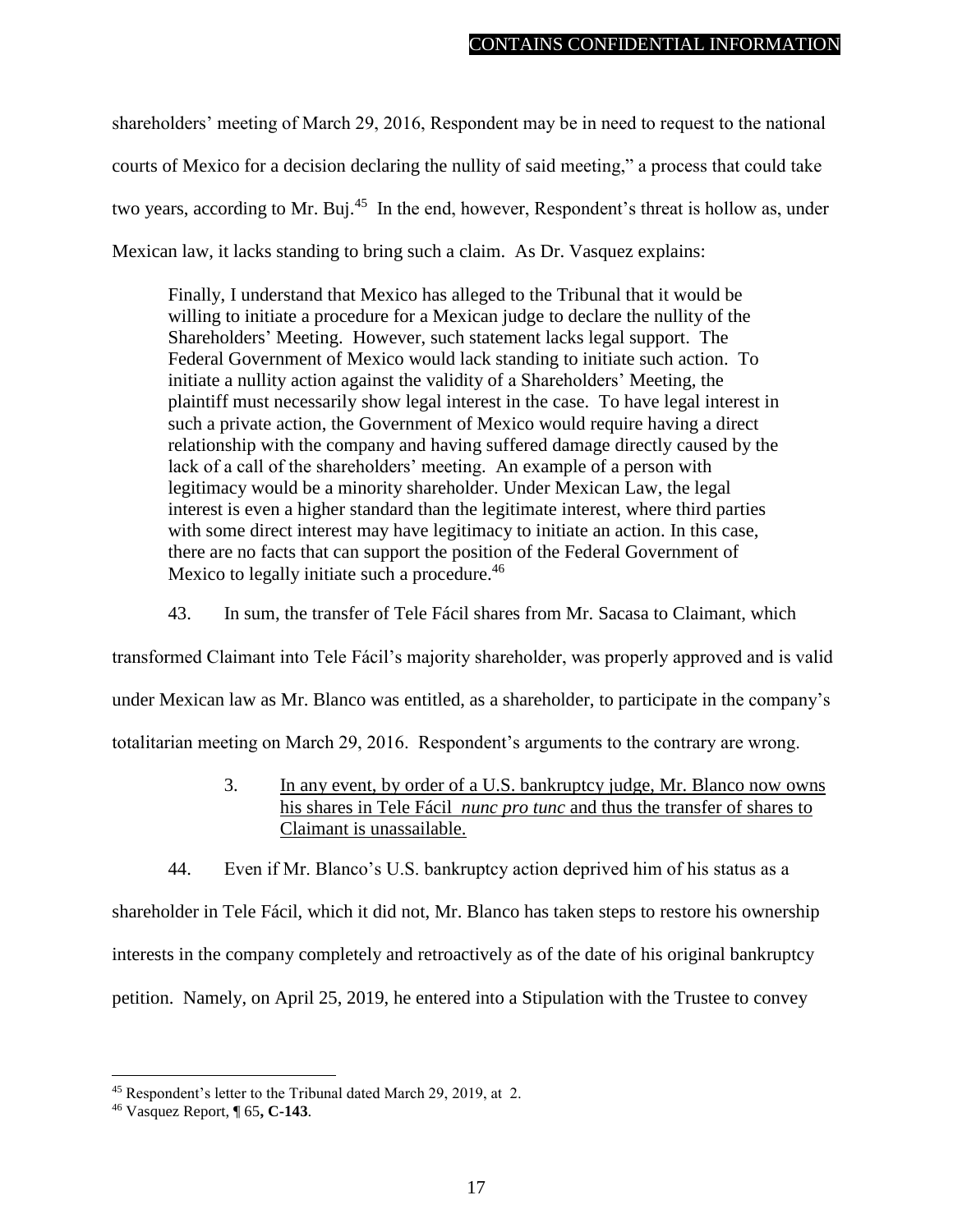ownership of his shares back to him *nunc pro tunc* as of August 23, 2011 and, on May 29, 2019,

the U.S. Bankruptcy Court for the Southern District of Florida adopted the terms of the

Stipulation and ordered their execution.<sup>47</sup> Accordingly, whatever the implications of Mr.

Blanco's temporary loss of his shares for the present arbitration, they are now moot.

45. According to Claimant's expert, the Honorable Melanie L. Cyganowski, former

Chief Judge of the United States Bankruptcy Court for the Eastern District of New York, Mr.

Blanco now owns his shares *nunc pro tunc* as of August 25, 2011. In her report, she explains,

first, that U.S. bankruptcy courts have authority to grant ownership rights to a bankruptcy debtor

retroactively:

 $\overline{a}$ 

"Nunc pro tunc" in Latin, literally means "now for then" and is a "phrase typically used by courts to specify that an order entered at a later date should be given effect retroactive to an earlier date—that is, that it should be treated for legal purposes *as if* entered on the earlier date." *Fierro v. Reno*, 217 F.3d 1, 5 (1st Cir. 2000); *see also Negron v. United States of America*, 394 Fed. Appx. 788, 791 (2d Cir. 2010) (*Nunc pro tunc* refers to a court's inherent power to enter an order having retroactive effect); *Iouri v. Ashcroft*, 464 F.3d 172 (2d Cir. 2006) ("When a matter is adjudicated *nunc pro tunc*, it is as if it were done as of the time that it should have been done." (quoting Edwards v. INS, 393 F.3d 299, 308 (2d Cir. 2004))).

Bankruptcy Courts are courts of equity and have the inherent power to enter retroactive orders of approval. *See*, e.g., *Thinking Machines Corp. v. Mellon Financial Services Corp. (In re Thinking Machines Corp.)*, 67 F.3d 1021, 1028 (1st Cir. 1995); *Mitan v. Duval (In re Mitan)*, 573 F.3d 237, 246 (6th Cir. 2009). It was, therefore, within the Bankruptcy Court's discretion to grant the requested relief with retroactive effect to the Petition Date—here, August 25, 2011.<sup>48</sup>

46. Ms. Cyganowski adds that, in Mr. Blanco's case, the order of the U.S. Bankruptcy

Court mandated the conveyance of Mr. Blanco's shares to him retroactively:

Accordingly, the approved conveyance of the Tele Fácil Shares *nunc pro tunc* to the Petition Date has the same legal effect as if the Tele Fácil Shares were conveyed to Mr. Blanco on the Petition Date, August 25, 2011. *With the* 

<sup>47</sup> Order Granting Trustee's Motion to Approve Stipulation to Compromise Controversy, May 29, 2019, **C-139.**

<sup>48</sup> Expert Report by Melanie L. Cyganowski dated August 13, 2019 (hereinafter "Cyganowski Report"), ¶¶32-33, **C-142**.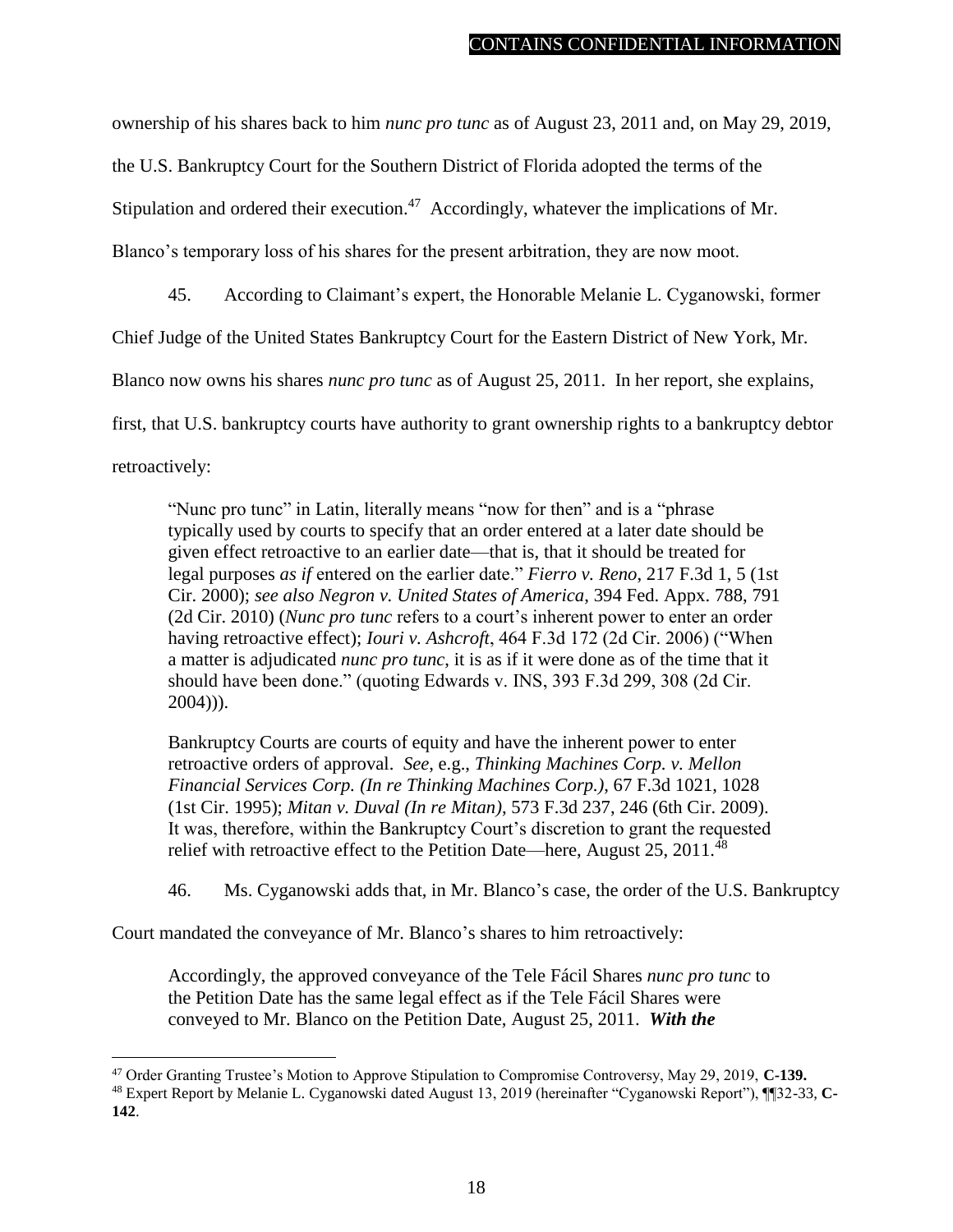*conveyance having occurred on August 25, 2011, Mr. Blanco, therefore, in effect owned the Tele Fácil Shares before, on and after August 25, 2011. In other words, by operation of the Stipulation and Settlement and Settlement Order, Mr. Blanco's ownership interest was uninterrupted by the commencement of the Bankruptcy Case.*<sup>49</sup>

Thus, as a matter of U.S. law, as pronounced by the U.S. bankruptcy court of jurisdiction, Mr. Blanco's ownership in Tele Fácil has existed uninterrupted and in its entirety since his shares were issued to him on January 7,  $2010^{50}$ 

47. The legal effect of the U.S. bankruptcy court cannot come as a surprise to Respondent in light of the advice of its U.S. bankruptcy counsel at Pillsbury. On May 13, 2019, Respondent's outside counsel advised that while Mr. Blanco had lost his ownership rights to his shares by inadvertently failing to disclose them, a bankruptcy court could nonetheless restore those rights to him: "In practice, it is possible that in the future, a bankruptcy court would decide that no harm was done and decide that the shares should be deemed to have been 'abandoned' by the trustee to Blanco."<sup>51</sup> Strangely, however, Respondent did not take steps to monitor Mr. Blanco's reopened bankruptcy case.

48. The legal effect of a U.S. bankruptcy order restoring ownership to a debtor *nunc pro tunc* has been recognized in investor-State arbitration. In *Eurogas v. Slovakia*, for example, the U.S. investor's involvement in Chapter 7 bankruptcy proceedings in the United States became a central focus of the arbitration.<sup>52</sup> In the bankruptcy action, the U.S. investor failed to disclose one of its principal assets, its investor-State arbitration claims against Slovakia, and thus

<sup>49</sup> Cyganowski Report, ¶34 (emphasis added), **C-142**.

<sup>50</sup> Incorporation Deed, **C-014**.

<sup>51</sup> Email from Mr. Stephen Becker of Pillsbury Winthrop Shaw Pittman to Mr. Alan Bonfiglio Rios, Respondent's Counsel dated May 13, 2019, **C-140**. Note that after Claimant indicated to Respondent by email on June 18, 2019 that Mr. Buj had cited Mr. Becker's advice in his third expert report and thus that Respondent was required to provide the underlying document on which Mr. Buj offered his opinion, Respondent produced the Pillsbury email on June 21, 2019.

<sup>52</sup> *See EuroGas Inc. and Belmont Resources Inc. v. Slovak Republic*, ICSID Case No. ARB/14/14, Award (Aug. 18, 2017), **CL-156**.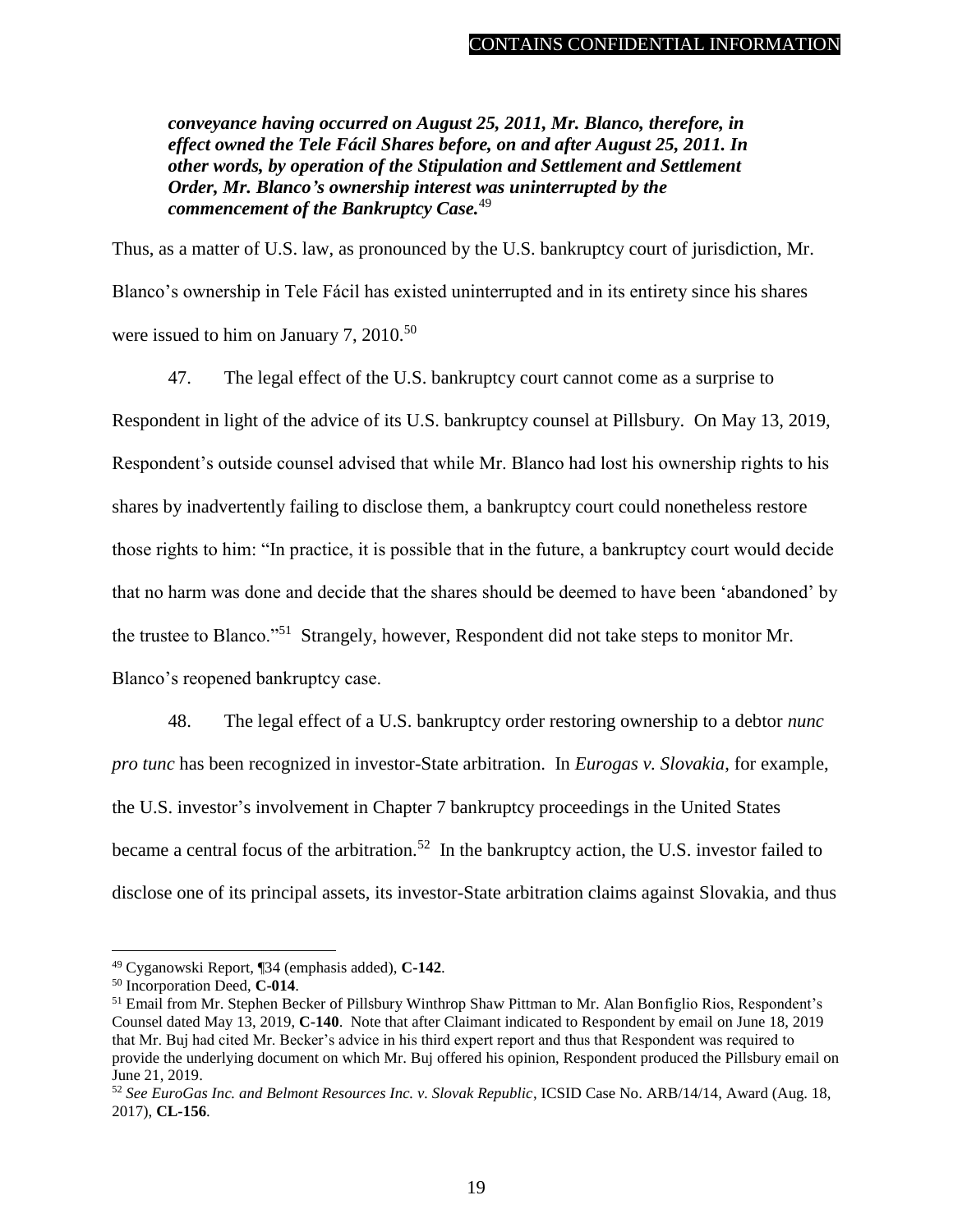the bankruptcy trustee did not expressly administer those assets.<sup>53</sup> Accordingly, the respondent argued that when the bankruptcy case was closed, the arbitration claims were not abandoned back to the U.S. investor, but rather remained a part of the bankruptcy estate under the trustee's control.<sup>54</sup> Thus, according to the respondent, the investor lacked standing to claim under the relevant investment treaty.<sup>55</sup>

49. Similar to the present case, in *Eurogas*, the investor's bankruptcy case was reopened to address the issue of its ownership of a critical asset.<sup>56</sup> There, the investor and the trustee entered into a settlement agreement whereby the investor paid a sum of money to satisfy any outstanding creditor claims in exchange for the return of the investor's assets *nunc pro tunc* as of the date of the initiation of the bankruptcy action.<sup>57</sup>

50. The terms of the agreement were described as follows:

On 18 August 2016, Trustee Loveridge filed a motion with the Bankruptcy Court seeking approval of an agreement with EuroGas II whereby: (a) EuroGas II would pay the bankruptcy estate approximately USD 425,000.00; (b) the creditor Texas EuroGas Corp. would withdraw its claim against the estate; and (c) Trustee Loveridge would "abandon nunc pro tunc" whatever interest the estate has in Rozmin and EuroGas GmbH.<sup>58</sup>

The settlement agreement was approved by an order of the responsible bankruptcy court.<sup>59</sup>

51. In light of this development, the *Eurogas* Tribunal found that "the question [of whether the claims were implicitly abandoned back in the initial proceeding] has become moot due to the reopening of the Bankruptcy Proceedings and subsequent developments."<sup>60</sup> In addition, the tribunal noted:

<sup>53</sup> *Id.* at ¶¶ 62-66.

<sup>54</sup> *Id.* at ¶¶ 206-207, 210-211.

 $^{55}$  *Id.* at  $\sqrt{215}$ .

<sup>56</sup> *Id.* at ¶¶ 64-65.

 $57$  *Id.* at  $\P$  66.

<sup>58</sup> *Id.* <sup>59</sup> *Id.*

<sup>60</sup> *Id.* at ¶ 380.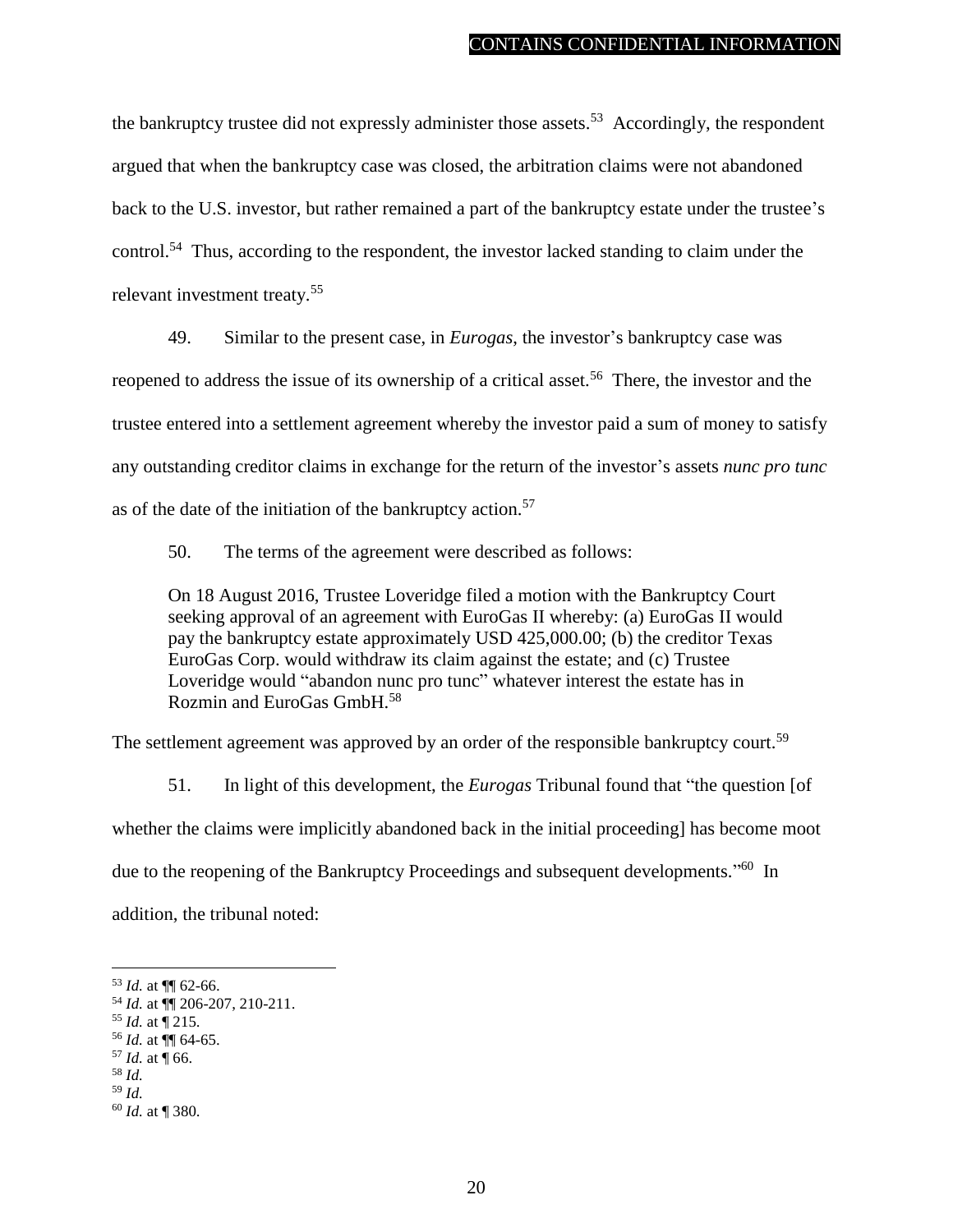The abandonment *nunc pro tunc* of any interest that may have remained with EuroGas I's bankruptcy estate means that the Talc/Reassignment Claims must be considered as having remained with EuroGas I since the opening of the Bankruptcy Proceedings on 18 May 2004. As stated by the Bankruptcy Court in its Memorandum Decision approving the Agreement:

*The Trustee has requested a determination that the abandonment is effective nunc* pro tunc *to the petition date* [18 May 2004]. *Making a judicial finding that the abandonment is effective* nunc pro tunc *to the petition date is available only in "extraordinary circumstances." The legal effect of abandonment is determined as a matter of law. When property is abandoned, it "*reverts to the debtor and stands as if no bankruptcy petition was filed."<sup>61</sup>

Since the investor owned the arbitration claims—either by implicit abandonment initially or subsequent abandonment *nunc pro tunc*—the tribunal found that the "Claims must be deemed property of EuroGas I as from 18 May 2004 [the date of the original bankruptcy petition]."<sup>62</sup>

52. The Tribunal should draw similar conclusions in the present case. Here, as in

*Eurogas*, Mr. Blanco's Tele Fácil shares temporarily became part of the bankruptcy estate, but they were restored to him retroactively by way of a settlement agreement endorsed by the responsible bankruptcy court. It has been argued above that Mr. Blanco's loss of his shares in U.S. bankruptcy proceedings is not relevant to the question of his status as a shareholder under Mexican law. (Note that the *Eurogas* Tribunal only examined the question in the context of determining the investor's standing to claim.) However, to the extent the Tribunal finds relevance, it must be equally relevant that Mr. Blanco's ownership interests have been restored to him by a U.S. bankruptcy court *nunc pro tunc*.

53. In sum, Mr. Blanco's Tele Fácil shares have been restored to him *nunc pro tunc*. As a matter of principle, if Respondent is permitted to predicate its Objection on the loss of Mr. Blanco's shares by operation of U.S. bankruptcy law in 2011, then, likewise, the return of his

<sup>61</sup> *Id.* at ¶ 384.

<sup>62</sup> *Id.* at ¶ 387.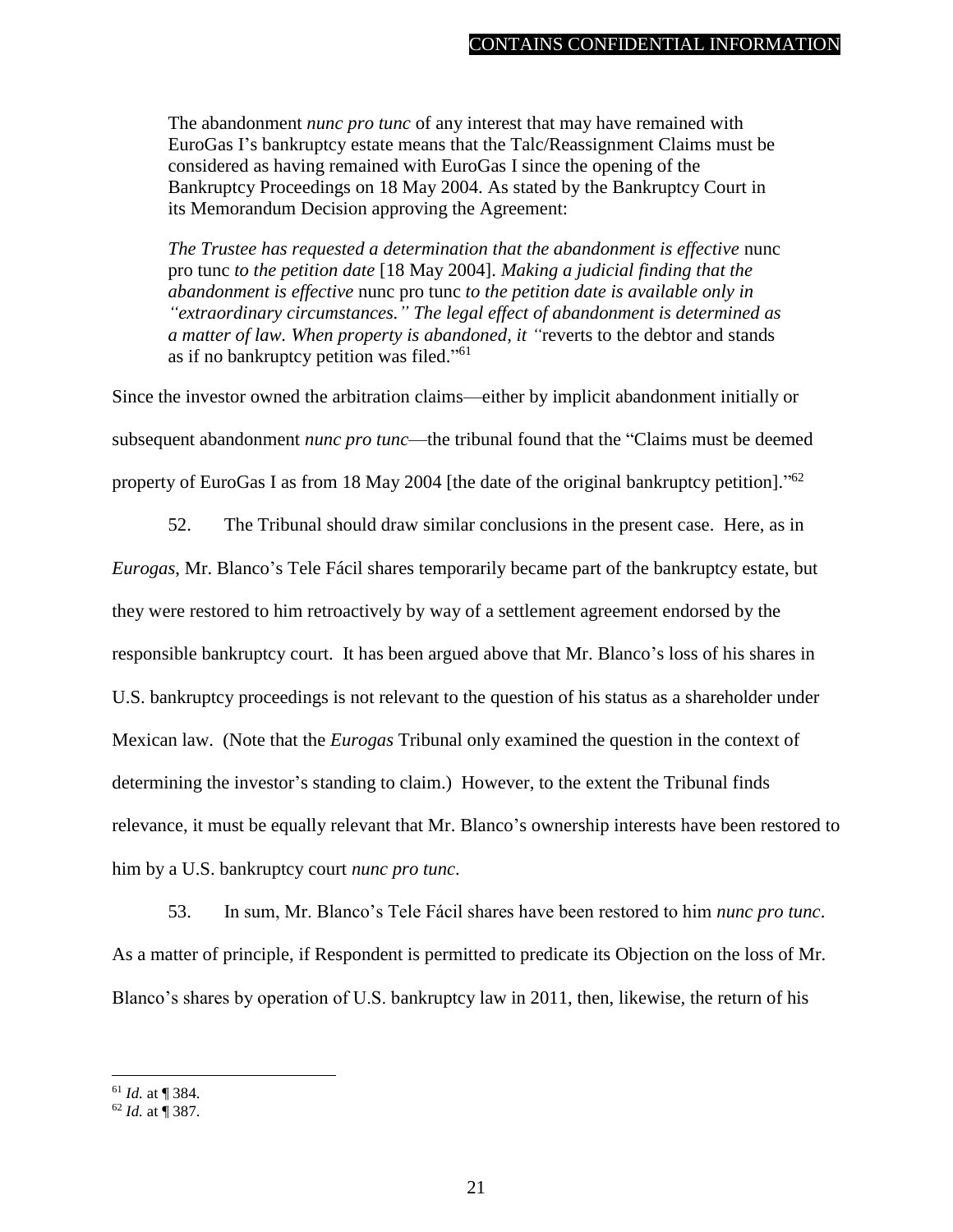shares retroactively by order of a U.S. bankruptcy court must also be considered to have rectified the situation. On this basis alone, Respondent's Objection must fail.

#### <span id="page-25-0"></span>**B. Claimant Also Has Standing To Claim Under Article 1117 Based On His** *De Facto* **Control Of Tele Fácil.**

54. In its Objection, Respondent takes the position that the concept of "control" under Article 1117 covers legal control, but not *de facto* control.<sup>63</sup> By "legal control," Mexico means control of an enterprise by virtue of share ownership in accordance with Mexican corporate law. This position is unfounded. The only reasonable interpretation of the NAFTA clearly indicates that an investor may also claim under Article 1117 on the basis of *de facto* control. Further, the facts in this case demonstrate that Mr. Nelson exercised *de facto* control over Tele Fácil at all relevant times during his dispute with Mexico.

#### 1. The term "control" in Chapter Eleven includes *de facto* control.

<span id="page-25-1"></span>55. Respondent unpersuasively argues that the meaning of the term "control," as used in Article 1117, means "legal corporate control of a company under the *lex situs* (*i.e.*, Mexican law in this case)."<sup>64</sup> According to Respondent, a minority shareholder only has standing to claim under Article 1117 if it can decide "the appointment and removal of the company's directors and offices, the approval and amendment of the company's by-laws, the transfer of shares or admission of new partners or the dissolution of the company."<sup>65</sup>

56. Respondent's interpretation of the scope of Article 1117 does not pass muster, however. Respondent invokes the interpretive principles of the Vienna Convention on the Law of Treaties in an attempt to support its case.<sup>66</sup> However, a proper application of such principles,

<sup>63</sup> Objection, ¶¶ 68-71.

 $64$  Objection,  $\P$  71.

<sup>65</sup> *Id.*

<sup>66</sup> *Id.* at ¶ 68.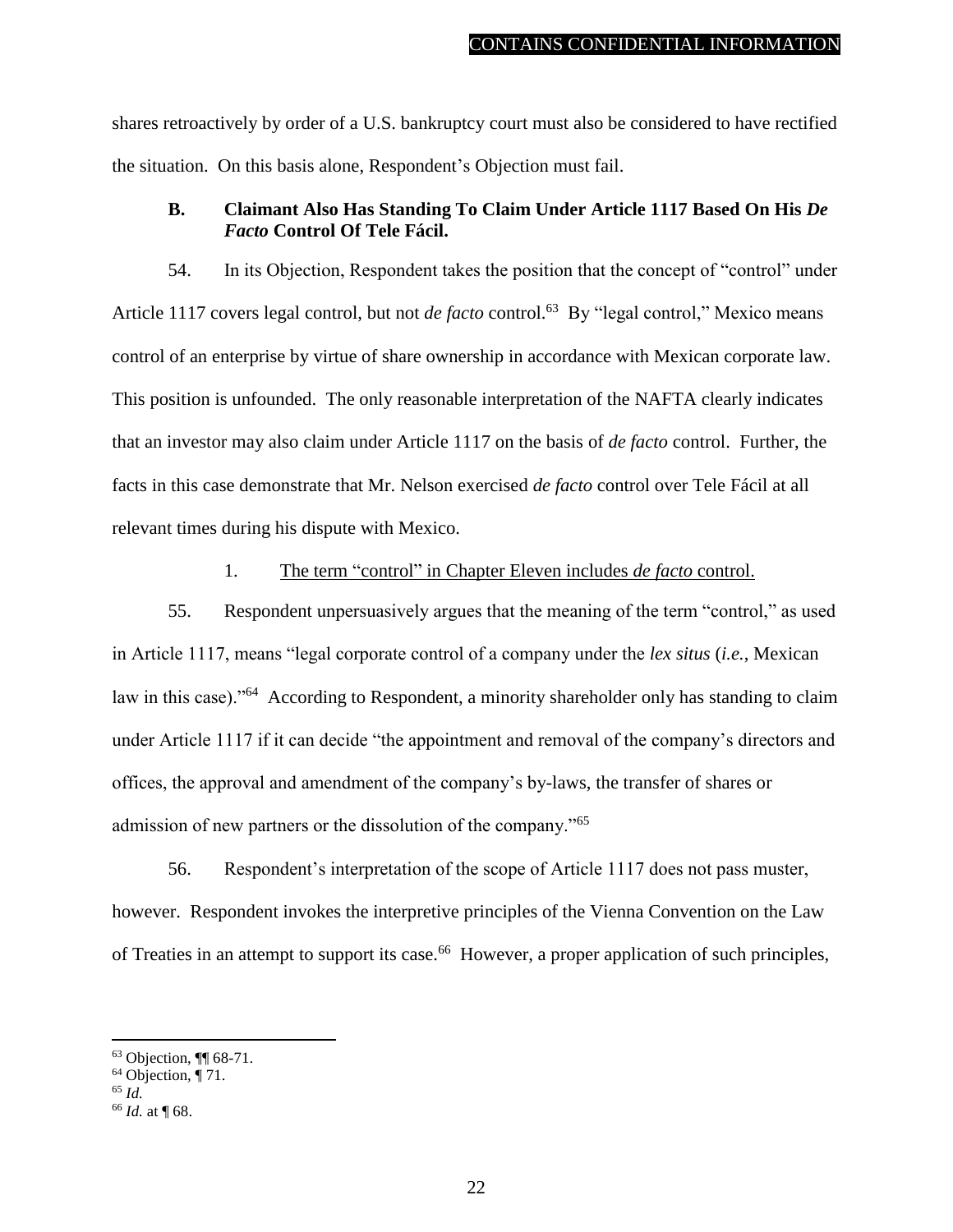yields the opposite conclusion: that the term "control" is broad in meaning and scope and covers *de facto* control, in addition to legal control. The reasons are set forth below:

57. First, the ordinary meaning of the word "control" extends beyond legal control. Claimant agrees with Respondent's proposed definition of control from the Oxford English Dictionary: "The power to influence or direct people's behaviour or the course of events."<sup>67</sup> Such a definition properly reflects the ordinary meaning of the term "control."

58. However, Claimant refutes Respondent's position that the ordinary meaning of the term "control" is limited somehow by the narrower concept of "corporate control," as defined in Black's Law Dictionary. Specifically, Mexico argues that "control," as used in Article 1117, required "ownership of more than 50% of the shares in a corporation" or "[t]he power to vote enough of the shares in a corporation to determine the outcome of matters that the shareholders vote on."<sup>68</sup> There is no textual evidence in the NAFTA that supports Respondent proposed interpretation that the word "control" has a restricted, specialized meaning. Nor can it be reasonably assumed, without additional express language, that the word "control" is implicitly modified by the word "corporate," such that it is subject to a narrower definition like the one offered by Respondent from Black's Law Dictionary.

59. Second, the context in which the NAFTA uses the word "control" confirms that its ordinary meaning is broad. Article 1117 entitles an investor to claim on behalf of an enterprise that it "owns *or* controls."<sup>69</sup> It is well established that "owns" in this context means majority ownership of an enterprise.<sup>70</sup> Accordingly, by adding the disjunctive phrase "or

<sup>67</sup> *Id.* at ¶ 69 (citing https://www.lexico.com/en/definition/control).

<sup>68</sup> *Id.* at ¶ 68.

<sup>69</sup> Emphasis added.

 $70$  To the extent Respondent's reference to "full ownership" of the enterprise means over 50% of the shares in the enterprise, claimant concurs. Objection, ¶ 67.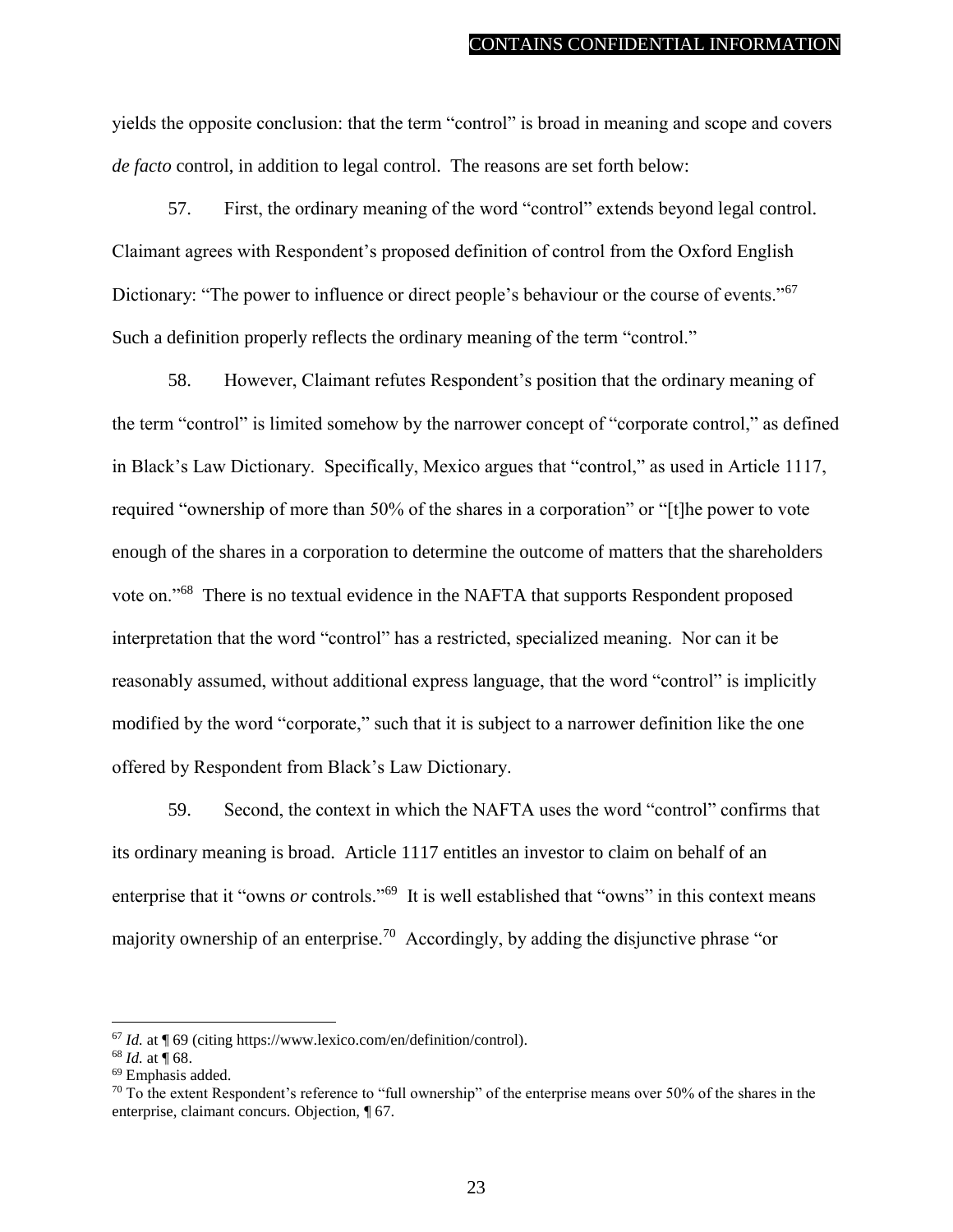controls" to Article 1117, the NAFTA Parties expressly contemplated a second basis on which an investor may claim that is broader than control of an enterprise by way of majority ownership. This fact alone fatally undermines Respondent's attempt to equate "control" with "corporate control," as defined in Black's Law Dictionary, as the concept of "corporate control"—at least be way of share ownership—is already subsumed under the term "owns."

60. Respondent also ignores important context provided by other key terms in the NAFTA, namely the expressly qualified approach to control in the definition of "state enterprise." (Note that Article 1117 also covers claims in connection with "state enterprises.) According to Article 201.1 of the NAFTA, "state enterprise" is defined as "an enterprise that is owned, or controlled *through ownership interests*, by a Party."<sup>71</sup>

61. Thus, the concept of control is limited, in this context, to that achieved exclusively through corporate shareholdings. Given the disjunctive formulation of the phrase "owned, or controlled …," it is clear that Article 201.1 covers both control through majority shareholdings ("owns") and control through other types of "ownership interests," such as goldenshare arrangements in which minority shareholders exercise control over an enterprise. Importantly, the definition of "state enterprise" excludes the concept of *de facto* control of an enterprise—that is, control achieved through influence generally—by the addition of express limiting language: "controlled through ownership interests."

62. By comparison, Article 1117 does not qualify the term "control" in any way and, notably, not by including the phrase "through ownership interests." Thus, the NAFTA Parties intended the term "control" to have a broader scope based on its original meaning. As the term "controlled through ownership interests" is a subset of the broad concept of control—one

<sup>71</sup> NAFTA, ch. 2, art. 201.1 (emphasis added).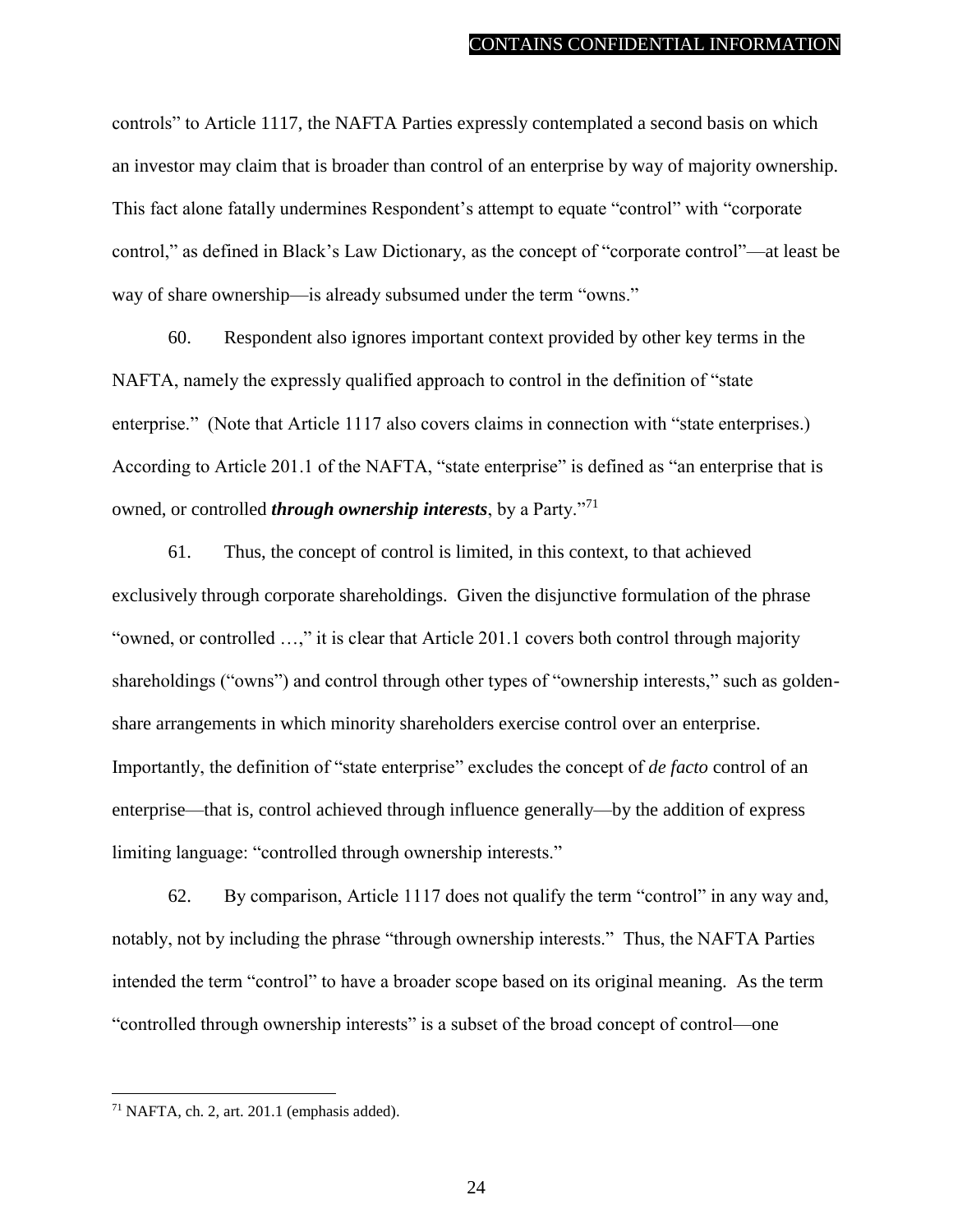involving only an equity stake in an enterprise—the term "control," as unqualified in Article 1117, naturally must cover other types of control, including *de facto* control of an enterprise.

63. Third, tribunal practice confirms the broad meaning of the term "control" as used in the NAFTA and other investment treaties. In *International Thunderbird v. Mexico*, the tribunal noted correctly that "[t]he term control is not defined in the NAFTA."<sup>72</sup> The tribunal also observed that "virtually identical" language in the Energy Charter Treaty had been understand broadly as encompassing *de facto* control. Accordingly, the tribunal concluded:

Interpreted in accordance with its ordinary meaning, control can be exercised in various manners. Therefore, a showing of effective of "*de facto*" control is, in the Tribunal's view, sufficient for the purposes of Article 1117 of the NAFTA.<sup>73</sup>

64. Thus, the *International Thunderbird* Tribunal did not restrict itself to determining the investor's standing to claim under Article 1117 on the basis of legal control. Rather, it looked to whether the investor generally "had the ability to exercise a significant influence on the decision-making of [the enterprise]" and was "through its actions, officers, resources, and expertise, the consistent driving force behind [the enterprise's] business endeavor in Mexico."<sup>74</sup>

65. Claimant is not aware of any other NAFTA tribunal that has interpreted the term "control" (or even "controlled") in the restrictive manner asserted by Respondent. Further, other investor-State tribunals interpreting similar language have agreed with the approach in *International Thunderbird*.<sup>75</sup> Finally, the term "controlled" in Article 25 of the ICSID

<sup>72</sup> *International Thunderbird Gaming Corporation v. The United Mexican States*, UNCITRAL, Award (Jan. 26, 2006), ¶ 106, **CL-049**.

 $^{73}$  *Id.* 

<sup>74</sup> *Id.* at ¶ 107.

<sup>75</sup> *Perenco Ecuador Limited v. Republic of Ecuador and Empresa Estatal Petróleos del Ecuador*, ICSID Case No. ARB/08/6, Decision on the Remaining Issues of Jurisdiction and on Liability, 12 September 2014, ¶ 526, **CL-157**; *Bernhard von Pezold and others v. Republic of Zimbabwe*, ICSID Case No. ARB/10/15, Award, 28 July 2015, ¶ 324, **CL-158**.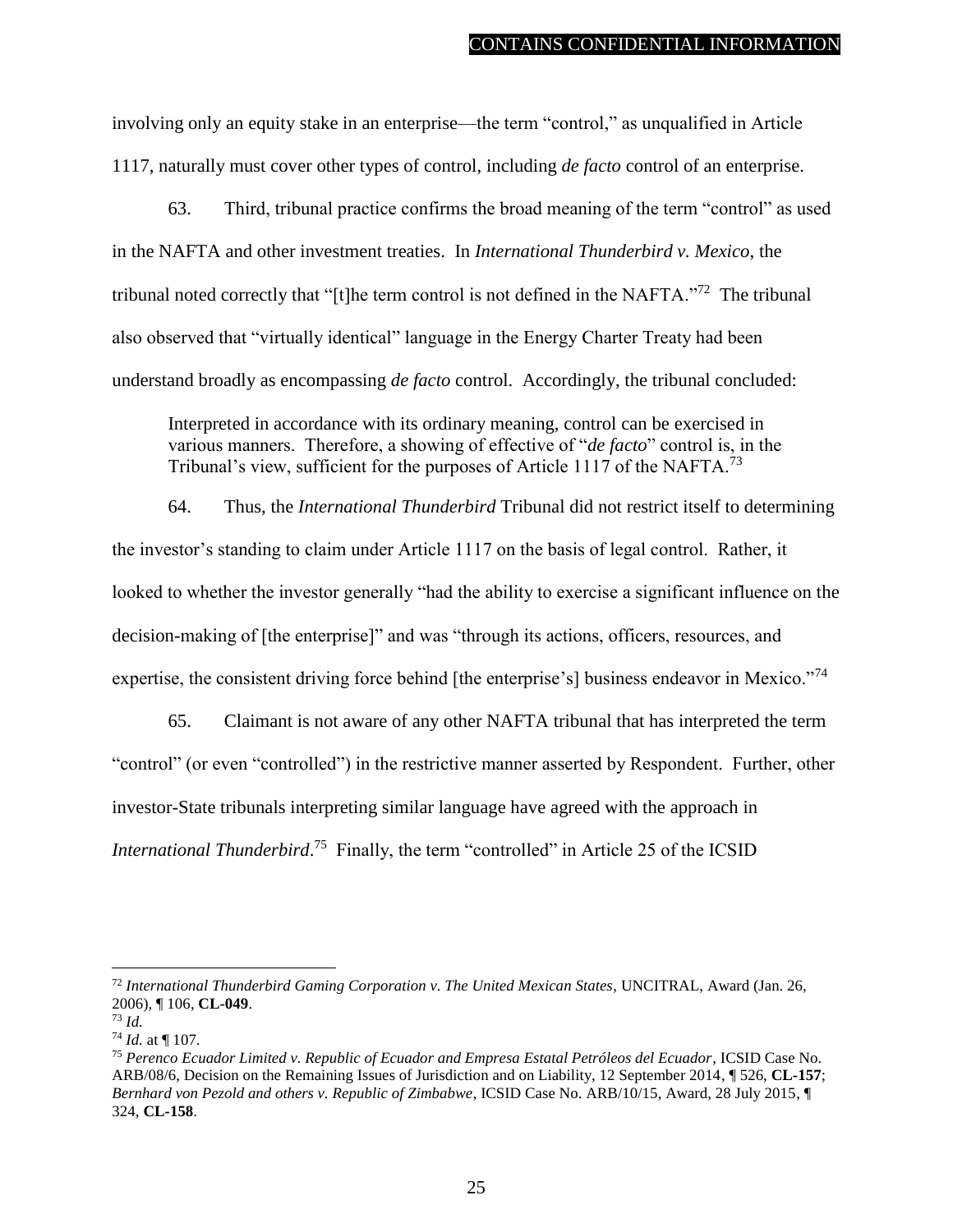Convention has been interpreted to mean "both actual exercise of powers or direction and the rights arising from the ownership of shares."76

66. Fourth, the NAFTA Parties have not expressed their agreement with Respondent's interpretation of the term "control." To the contrary, the United States' longstanding position, for example, is directly contrary. In representations to the U.S. Senate regarding investment treaty ratification, the U.S. Executive Branch has always indicated that term "control" is left undefined "because these [determinations] involve factual situations that must be evaluated on a case-by-case basis."<sup>77</sup> Respondent's suggestion in its Objection that the NAFTA Parties have agreed to assign a "special meaning" to the term "control" is therefore entirely unpersuasive.<sup>78</sup>

67. Fifth, the commentary by Professor Douglas, on which Respondent heavily relies, is not only flawed in its reasoning, but has not borne out over time. Professor Douglas opines that the term "control" should be determined exclusively by the *lex situs*; that there is no place for *de facto* control in the definition.<sup>79</sup> However, while citing other provisions of the NAFTA,<sup>80</sup> Professor Douglas does not account for the significance of the difference between the phrase "controlled through ownership interests," in the Article 201.1, and "control" in Article 1117, as discussed above. He cites the Energy Charter Treaty, but not the 1998 Understanding that

<sup>77</sup>*See, e.g.,* Hearing Before the Committee on Foreign Relations of the United States Senate on the Bilateral Investment Treaties with Argentina, Armenia, Bulgaria, Ecuador, Kazakhstan, Kyrgyzstan, Moldova, and Romania, S. Hrg. 103-292, 103rd Cong., 1st Sess., 27 (Sept. 10, 1993) (Responses of the U.S. Department of State to Questions Asked by Senator Pell), **CL-161**; *see also* Kenneth Vandevelde, U.S. INTERNATIONAL INVESTMENT AGREEMENTS 116 (2009) ("a determination of whether an investor controls a company requires factual determinations that must be made on a case by case basis"), **CL-162**.

<sup>76</sup> *Aguas del Tunari, S.A. v. Republic of Bolivia*, ICSID Case No. ARB/02/3, Decision on Respondent's Objections to Jurisdiction, 21 October 2005, ¶ 264, **CL-159**.

<sup>78</sup> Objection, ¶ 62.

<sup>79</sup> Objection, ¶ 72 (citing RL-020, Douglas, Zachary; THE INTERNATIONAL LAW OF INVESTMENT CLAIMS; CAMBRIDGE UNIVERSITY PRESS, 2009, ¶ 556.)

<sup>80</sup> *See* footnote 61 of Douglas' treatise (citing Article 1139 of the NAFTA on definitions).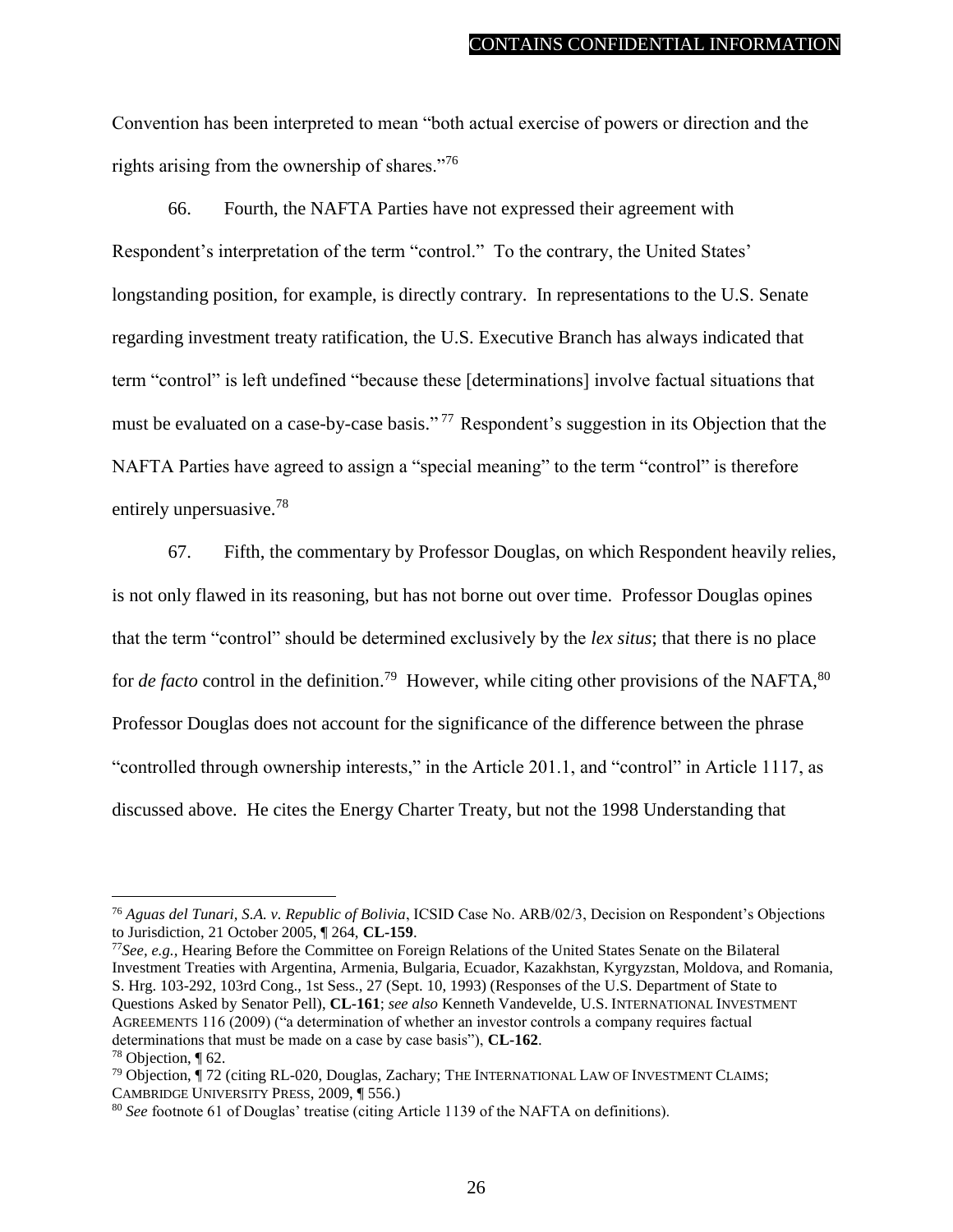clarifies that the test for "control" is factual, not legal.<sup>81</sup> To Claimant's knowledge, his opinion on this issue has not been adopted by any investor-State tribunal. In fact, as explained above, tribunals have expressly endorsed the approach in *International Thunderbird*, thus rejecting Professor Douglas' criticism of that tribunal.

68. Finally, Respondent's assertion that if "control" includes *de facto* control it must be proven beyond a reasonable doubt is unfounded. Effectively, Respondent insists that the NAFTA requires the Tribunal to apply a heightened standard of proof akin to proving criminal wrongdoing.<sup>82</sup> There is no provision in the NAFTA indicating the necessity of applying such a heightened standard. Further, the UNCITRAL Arbitration Rules simply state that "[e]ach party shall have the burden of proving the facts relied on to support its claim or defence."<sup>83</sup> It says nothing about the strictness of that burden. As explained below, there is ample evidence in the record to make a finding that Claimant exercised *de facto* control over Tele Fácil.

69. In sum, Article 1117 permits Claimant to claim on behalf of Tele Fácil if he can demonstrate he has exercised *de facto* control over the company at all relevant times.

#### 2. Claimant exercised *de facto* control over Tele Fácil at all relevant times.

<span id="page-30-0"></span>70. In *International Thunderbird*, the tribunal recognized that "[o]wnership and legal control" of an enterprise was not required where an investor nonetheless possessed the "ultimate right to determine key decisions" of the enterprise: "if in practice a person exercises that position with an expectation to receive an economic return for its efforts and eventually be held responsible for improper decisions, one can conceive the existence of a genuine link yielding the

<sup>81</sup> *Id.*

<sup>82</sup> *See* Mojtaba Kazazi, BURDEN OF PROOF AND RELATED ISSUES: A STUDY ON EVIDENCE BEFORE INTERNATIONAL TRIBUNALS 344-45 (1994) (describing the practice of international tribunals in requiring proof beyond a reasonable doubt in cases, among others, where "quasi-criminal allegations are involved").

<sup>83</sup> Art. 27, 2010 UNCITRAL Arbitration Rules.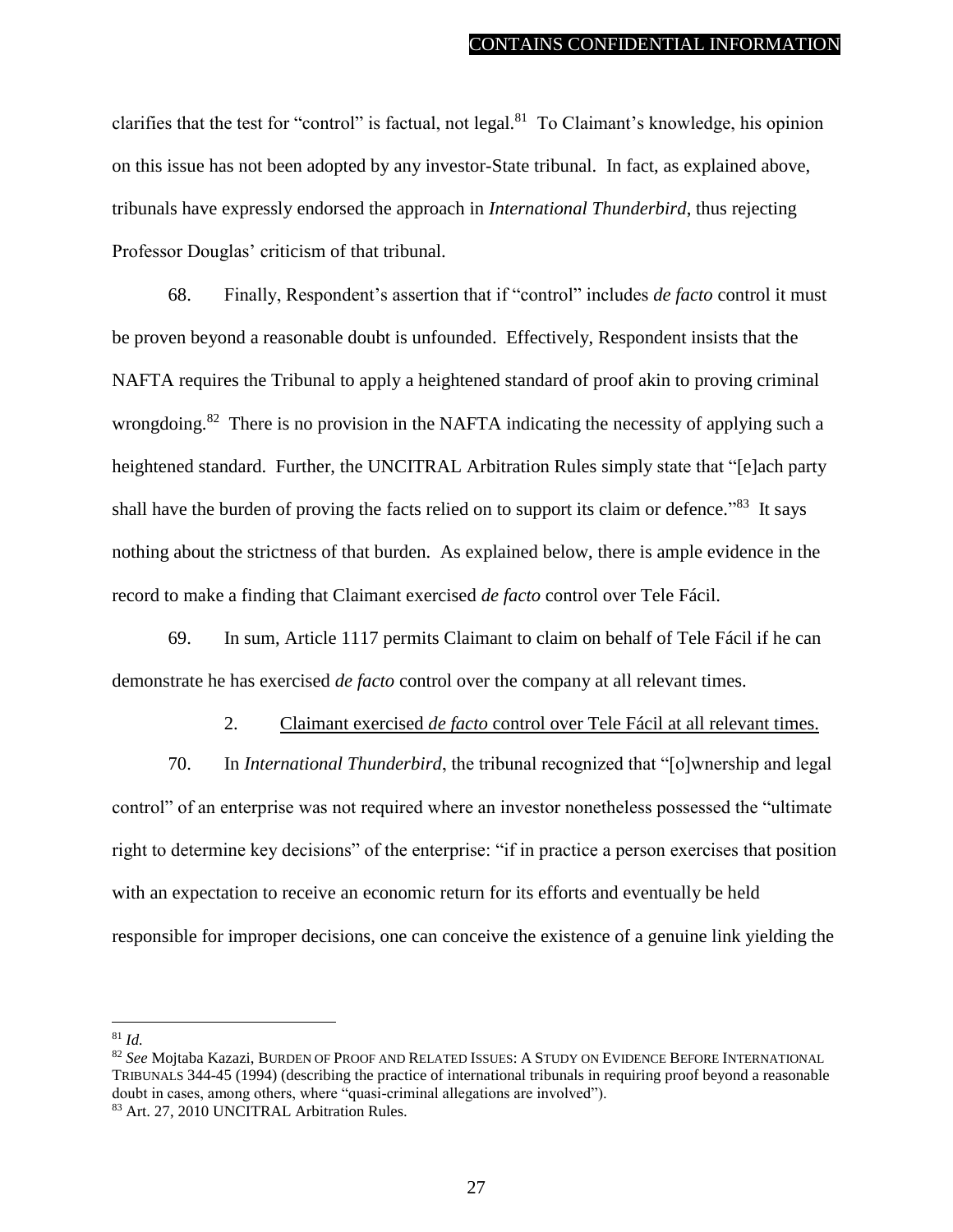control of the enterprise to that person."<sup>84</sup> In this regard, the tribunal articulated a useful test for determining the existence *de facto* control:

Control can also be achieved by the power to effectively decide and implement the key decisions of the business activity of an enterprise and, under certain circumstances, control can be achieved by the existence of one or more factors such as technology, access to supplies, access to markets, access to capital, know how, and authoritative reputation.<sup>85</sup>

71. According to the tribunal, it is sufficient to satisfy the requirements of "control" in Article 1117 if the investor had "the ability to exercise significant influence on the decisionmaking" of the enterprise and was "the consistent driving force behind [the enterprise's] business endeavor in Mexico."<sup>86</sup>

72. The facts in this case readily meet the standard. As explained in Claimant's Statement of Claim, Claimant, was the sole financer of Tele Fácil.<sup>87</sup> He supplied the capital required to fund Tele Fácil during its critical start-up period, allowing the company, among other things, to hire lawyers and accountants, to obtain a telecommunications concession, to hire and pay salaries to Tele Fácil's staff, including Mr. Sacasa and Mr. Blanco, to fund Tele Fácil's general operations, to pay Tele Fácil's rent, and to litigate Tele Fácil's interests in Mexican court and in international arbitration.<sup>88</sup> Without Mr. Nelson's funding, Tele Fácil would have been halted in its tracks.

73. Importantly, Claimant did not provide financial resources in one lump-sum payment to Tele Fácil from which expenses could be paid at will—even the will of the General Manager, Mr. Sacasa. Rather, Claimant's funding was doled out judiciously, on an iterative

<sup>84</sup> *International Thunderbird, Award*, ¶ 108, **CL-049.**

<sup>85</sup> *Id.*

<sup>86</sup> *Id.* at ¶ 107.

<sup>87</sup> Statement of Claim, ¶332; Witness Statement of Joshua Dean Nelson, ¶¶ 59-63, **C-001.**

<sup>88</sup> Statement of Claim, ¶ 332; Witness Statement of Joshua Dean Nelson, ¶¶ 59-63, **C-001.**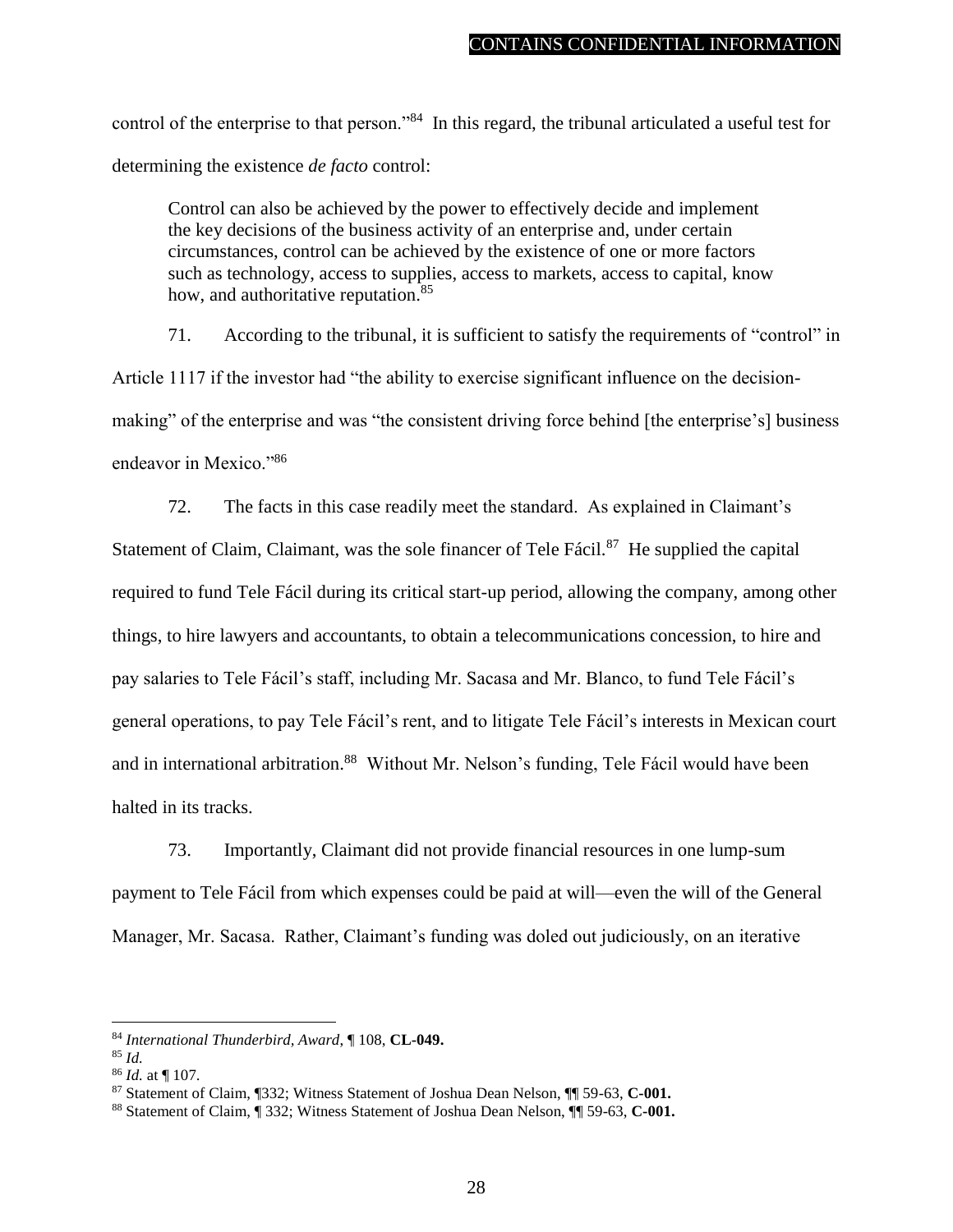basis, as needs were identified and justified. This fact is demonstrated by the document produced to Respondent, pursuant to Document Request #31, entitled "List of Transfers Sent by Josh Nelson."<sup>89</sup> This chart documents funds wired to Tele Fácil on 50 separate occasions from August 24, 2009 to January 13, 2017, in order to meet Tele Fácil's financial needs as they arose.

74. Accordingly, in all critical respects, Tele Fácil, including its partners and staff, could not act before Claimant's funds were sent. This is the epitome of *de facto* control. Not only did Claimant assume all of the financial risk of Tele Fácil, but in his role as sole provider of "access to capital," he had "the power to effectively decide and implement the key decisions" of the company by virtue of the fact that critical decisions could not be implemented without him.<sup>90</sup>

75. Additionally, Mr. Nelson was the exclusive provider of all critical technology for the venture in Mexico.<sup>91</sup> In effect, he supplied unique technology that replicated his highly successful and well respected no-cost conferencing infrastructure in the United States. Specifically, he supplied a Genband softswitch and related items, A/C power equipment, Cambium Network wireless broadband Point-to-Multipoint radios and related equipment, Ethernet cabling, IP network equipment, servers, equipment racks, and various other tools and wiring.<sup>92</sup> In other words, from a technical perspective, Tele Fácil could not function without Mr. Nelson's equipment and know-how.

76. As a matter of objective fact, therefore, Tele Fácil could not advance without Claimant. He influenced and controlled the venture through several means, including (as recognized in *International Thunderbird*): "technology," "access to capital," "know how," and

<sup>89</sup> *Relacion de Transferencias Enviadas Por Josh Nelson*, CLAIMANT0004399, (produced in April 22, 2017 by Miguel Sacasa in preparation for the present arbitration), **C-141**.

<sup>90</sup> *International Thunderbird*, Award, ¶ 108, **CL-049.** 

<sup>91</sup> Statement of Claim, ¶ 332; Witness Statement of Joshua Dean Nelson, ¶ 62, **C-001**. <sup>92</sup> *Id.*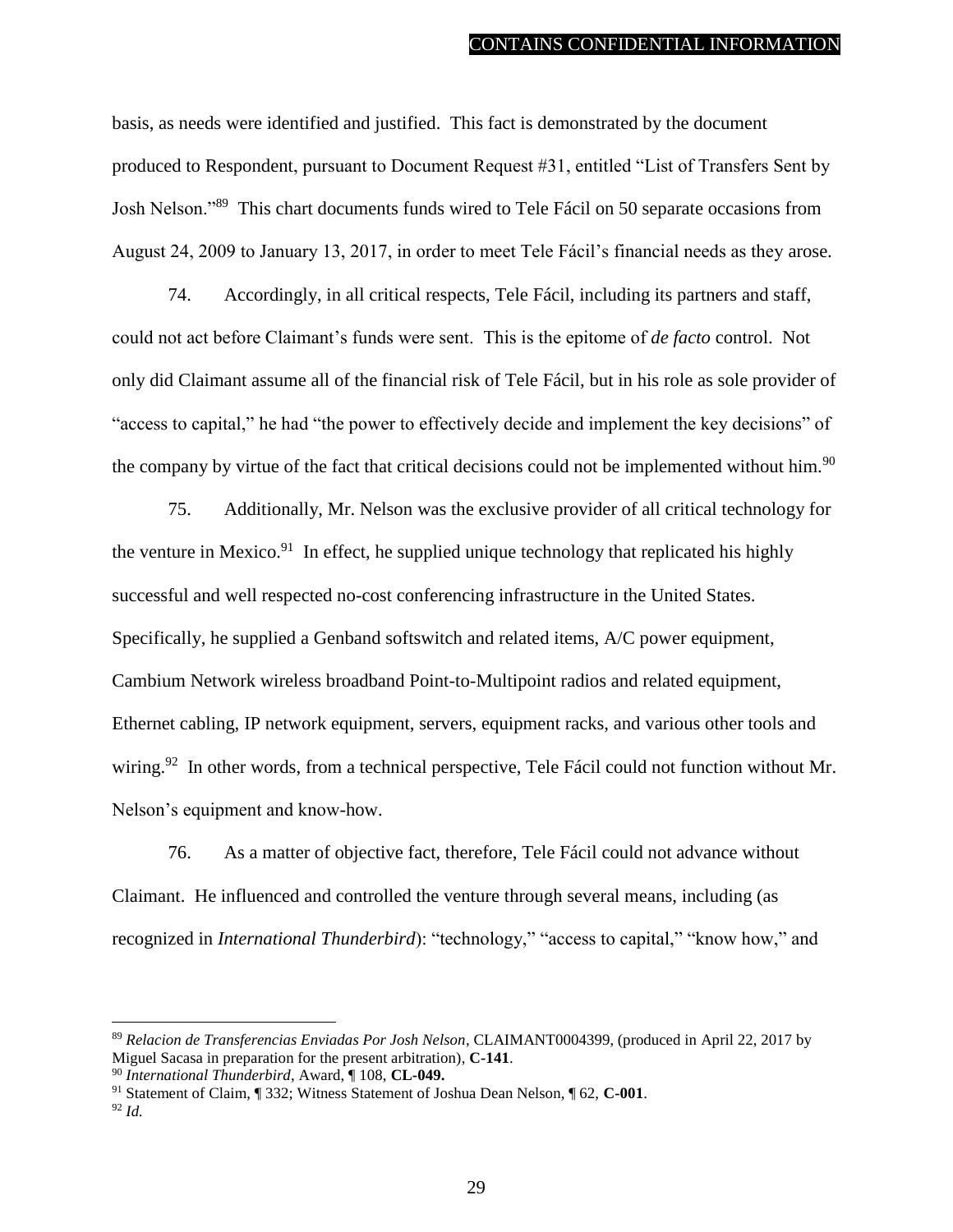"authoritative reputation." In this manner, Claimant possessed the "ultimate right to determine key decisions," regardless of the level of his shareholdings in Tele Fácil. $93$ 

77. Respondent's Objection ignores this important reality and focuses instead on trivial issues of little significance. To this end, it makes two arguments: (1) that "Mr. Nelson unsuccessfully tried to have his ownership in Tele Fácil increased in the fall of  $2013$ ";<sup>94</sup> and (2) that Mr. Nelson's delegation of tasks to Mr. Sacasa and Mr. Blanco indicates a lack of control. Both arguments are groundless.<sup>95</sup>

78. First, Respondent argues unpersuasively that Claimant did not have control over Tele Fácil because "throughout the fall of 2013 Mr. Nelson unsuccessfully requested that the ownership structure by reorganized in accordance with the MOU."<sup>96</sup> As alleged support, it cites an email sent by Claimant to Mr. Bello in August 2013 indicating a desire, at the time, to increase his share ownership to 60%. According to Respondent, this email "undermines the Claimant's position that Mr. Nelson had *de facto* control. If Mr. Nelson had *de facto* control he could have directed that the ownership change be made."<sup>97</sup>

79. Respondent's arguments are puzzling, particularly given its complete failure to direct any questions about these emails to Tele Fácil's partners or legal counsel during the hearing. Instead, it asks the Tribunal to make assumptions and draw the unfounded conclusion that Claimant lacked *de facto* control in 2013 merely because a change in the recorded ownership did not occur at that time. Noticeably absent from Respondent's argument is any evidence that either Mr. Sacasa or Mr. Blanco ever disputed Claimant's *de facto* control or his entitlement to

<sup>93</sup> *International Thunderbird*, Award, ¶ 108, **CL-049.** 

<sup>94</sup> Objection, ¶¶ 33-38, 84.

<sup>95</sup> Objection, ¶¶ 20-26.

<sup>96</sup> Objection, ¶ 32.

<sup>97</sup> Objection, ¶ 34.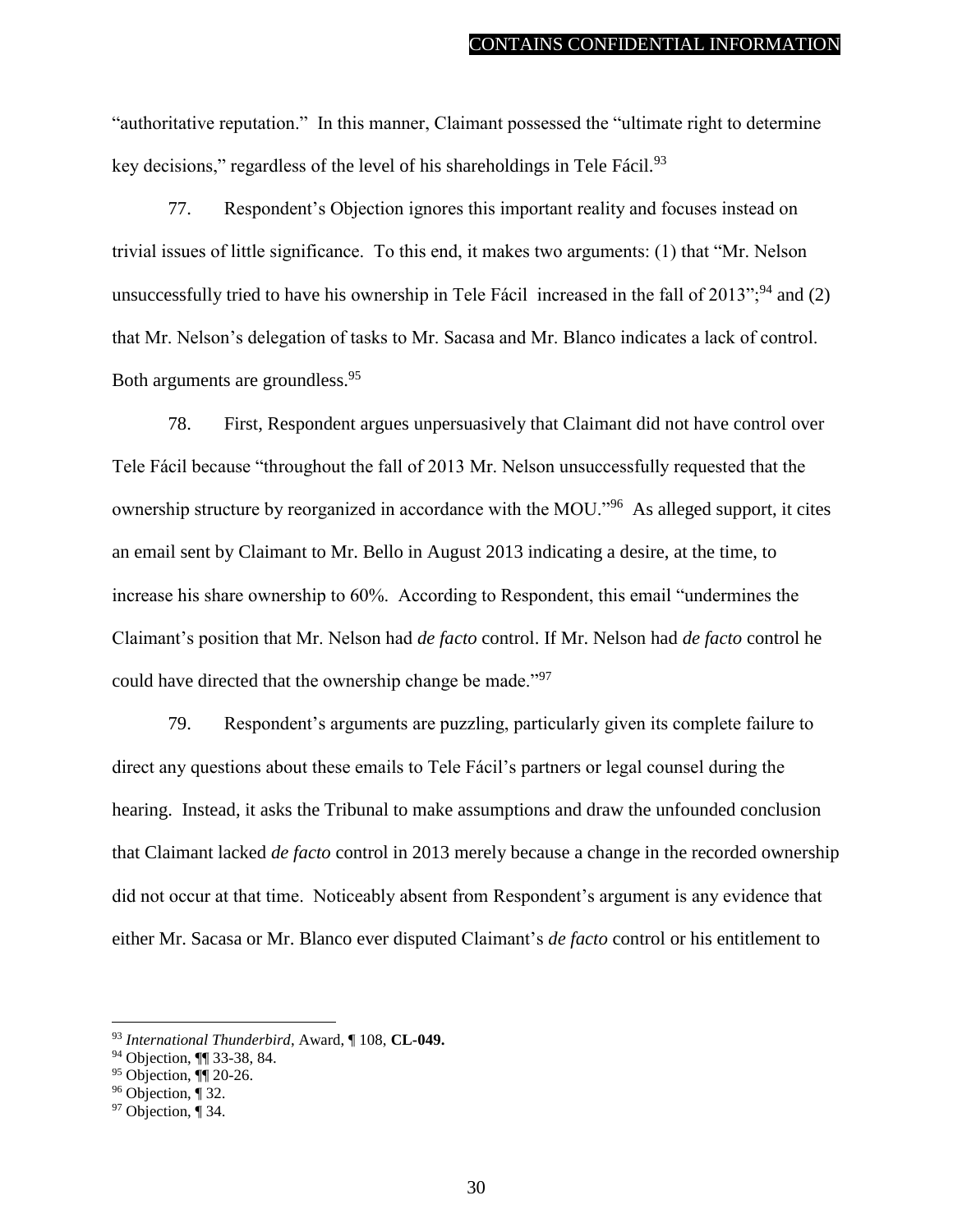demand that his ownership shares be increased to 60% when he so desired (and, indeed, it is undisputed that Claimant did increase his share ownership to 60% in 2016 without any problem).

80. Despite a period of tension with his partners, as Claimant testified, the partners "did not formally amend the ownership documents after changes in the law because Tele Fácil was not yet operational and we did not consider the formality necessary given our Memorandum of Understanding."<sup>98</sup> Instead, "[a]t that point, based on the partner's original Memorandum of Understanding, it was reaffirmed that Mr. Nelson would assume control of the company."<sup>99</sup> Indeed, as Mr. Bello advised the partners, "the Memorandum of Understanding would operate as a shareholders' agreement" and it would "bind them and be enforceable between them under Mexico law," thus, "once the changes in the regulatory regime took place and lifted the restrictions on foreign ownership, Claimant, as agreed, automatically assumed majority control of Tele Fácil vis-à-vis the other shareholders."<sup>100</sup>

81. Thus, far from demonstrating that Claimant lacked *de facto* control, the record during this time period establishes that he ultimately decided that the "formality" of effectuating a legal change in share ownership was unnecessary. It is Claimant who raised the issue, and it is Claimant who ultimately concluded, based on the input of his counsel and the agreement of his partners, that his interests were already fully protected. Claimant already understood that, as its sole financer, he had *de facto* control of the company. Now, as a result of these tense discussions, he also gained the understanding that, because of the automatic effect of the shareholders' agreement, he also had control by means other than his shareholdings.<sup>101</sup> These

<sup>98</sup> Witness Statement of Joshua Dean Nelson, ¶ 38, **C-001.**

<sup>99</sup> Witness Statement of Jorge Blanco, ¶ 24, **C-002.**

<sup>100</sup> Witness Statement of Carlos Bello, ¶ 18, **C-004.**

<sup>101</sup> Respondent also argues that Claimant's 2013 email "demonstrates that Mr. Nelson understood the importance of obtaining legal control by owning more than 50% of the shares." Objection, para. 34. However, Claimant's views on the relative security provided by legal versus *de facto* control is irrelevant. The only question for the Tribunal is whether Claimant, in fact, exercised *de facto* control over Tele Fácil.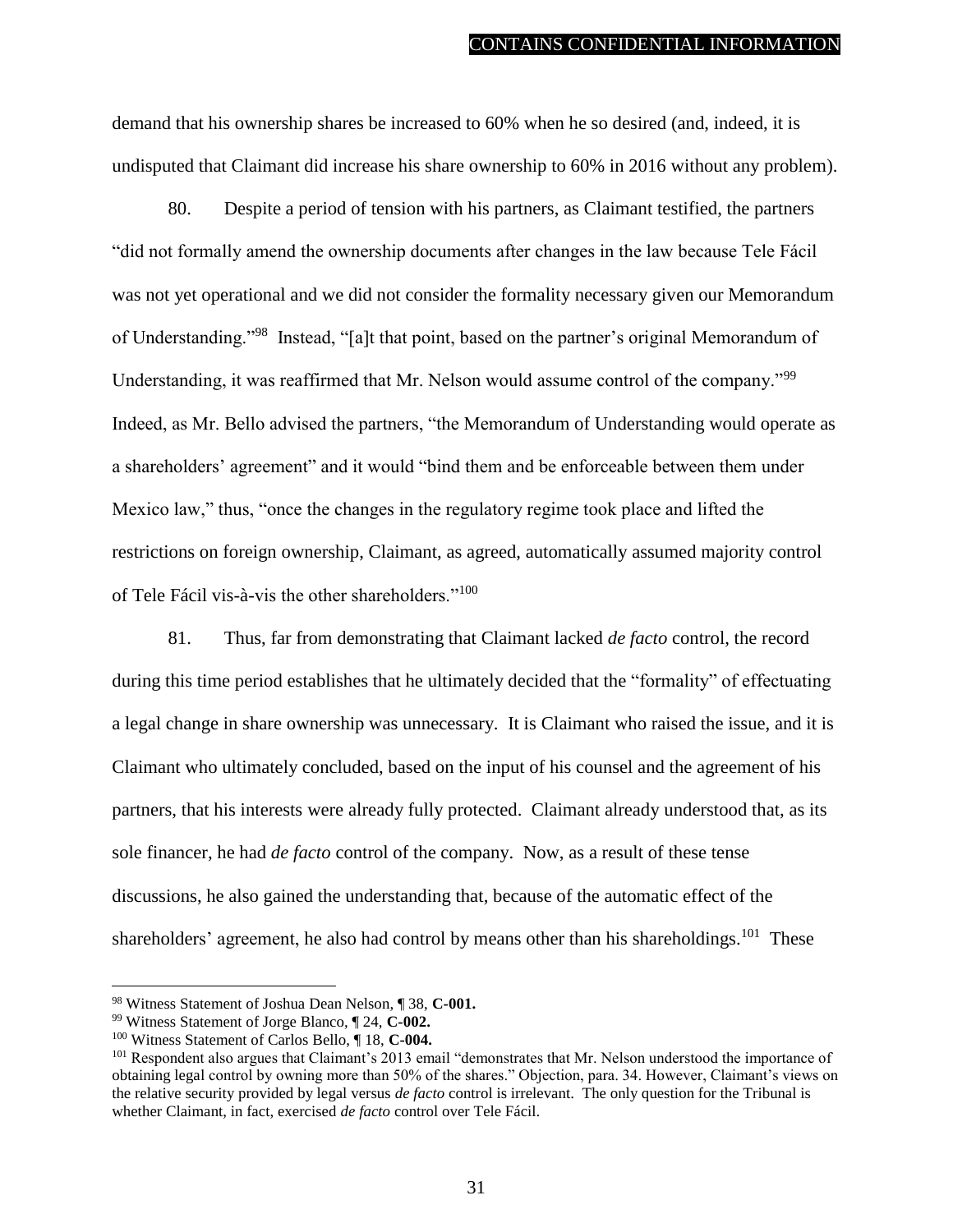facts have never been contested by Respondent, and its effort to draft erroneous conclusions from a few isolated emails, while ignoring the other record evidence, must be rejected.

82. Second, Respondent erroneously equates day-to-day management responsibilities with *de facto* control. Respondent points out, among other things, that Claimant "did not prepare or review Tele Fácil's Concession Application," "participate in negotiations with Telmex," or sign certain business agreements.<sup>102</sup> However, nowhere in the test for *de facto* control does the investor's level of micro-management figure in. Like many enterprises that are controlled by another person or entity, Tele Fácil had a highly qualified General Manager, Mr. Sacasa, and a renown telecom sales expert, Mr. Blanco, both of whom handled various responsibilities based on their skillset and language abilities.

83. As explained in his first witness statements, Claimant was directly involved in the decision-making with respect to every key initiative affecting Tele Fácil's prospects, if not the execution of many of those decisions. Putting aside the most critical decisions regarding funding and technology, these included, among others, the decision to submit the concession application for approval, to negotiate with Telmex to seek a high rate and indirect interconnection, and to initiate the IFT's dispute resolution process against  $T$ elmex.<sup>103</sup> All of these decisions were ultimately Claimant's because he provided the financial and technical resources necessary to carry each of them through to completion.

 $102$  Objection, ¶ 84.

<sup>&</sup>lt;sup>103</sup> Witness Statement of Joshua Dean Nelson, ¶ 40-54, **C-001.** Sacasa Witness Statement, ¶ 29 (noting that once investment restrictions were lifted in Mexico, "Mr. Nelson assumed majority control of the company and had the right to approve all key decisions about the direction of the business thereafter") &  $\P$  44 (explaining that, with respect to the decision to accept Telmex's proposed rate of USD .00975, "Mr. Nelson confirmed that the rate would work for the free conference services and, therefore, we determined that the rate would be beneficial for Tele Facil and this line of business"); Blanco Witness Statement, ¶ 24 (stating that once investment restrictions were lifted in Mexico, Claimant would assume control of Tele Fácil) & *id.* ("As the sole source of Tele Facil's funding, Mr. Nelson would have to approve all key decisions about the direction of the business as of that date.")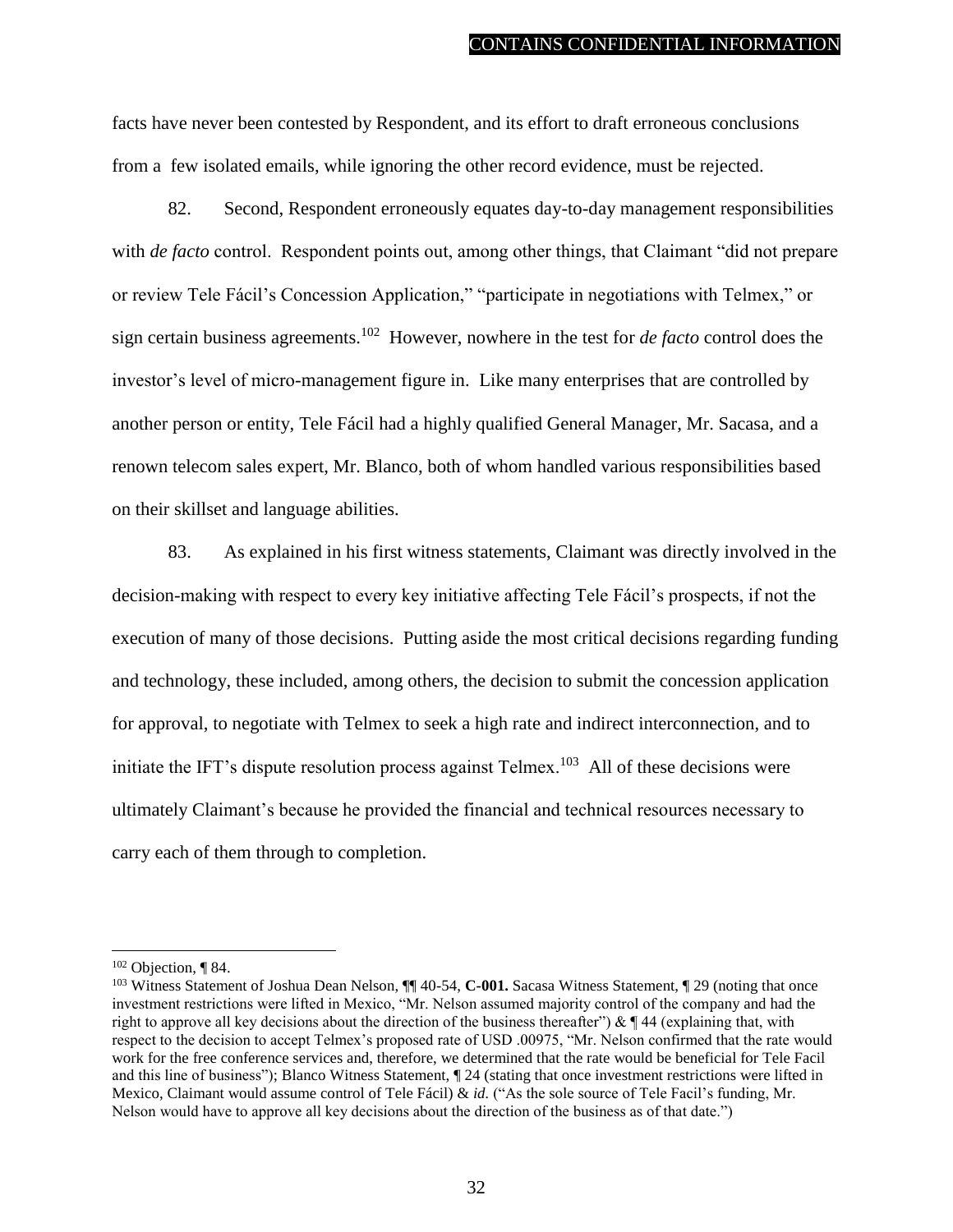84. Tellingly, Respondent makes no attempt in its Objection to counter these compelling facts. In sum, the record reflects that Claimant had *de facto* control over Tele Fácil. Accordingly, even if he did not legally control the company through his shareholders, he is still entitled to claim on behalf of Tele Fácil under Article 1117.

### **C. Respondent Has Unjustifiably Delayed The Arbitration Proceedings.**

<span id="page-36-0"></span>85. In the end, Respondent's Objection has been all bluster, and no substance. As a consequence, Respondent has thwarted Mr. Blanco's good faith attempt to exit these proceedings in the least disruptive manner. As explained in Claimant's March 26, 2019 letter, without knowing if and when he could complete the steps for restoring his ownership rights to his Tele Fácil shares, Mr. Blanco chose to withdraw as a claimant in this case in an effort to avoid delaying and complicating the proceedings. Respondent, however, has undermined that effort by bringing an entirely unsubstantiated Objection, again utilizing Mr. Buj as an expert in an area of the law where he is clearly not an expert. Further, it did so without expending any effort to determine whether any relevant legal action had ever been initiated, either by Respondent or anyone else, to challenge or otherwise refute Mr. Blanco's status as a shareholder in Tele Fácil.

86. First, Respondent ignored developments in Mr. Blanco's reopened U.S. bankruptcy case—even though it was put on notice that he would be seeking to restore his ownership rights *nunc pro tunc*. Among other clear signals, on March 29 and April 5, 2019, respectively, Claimant both disclosed Mr. Blanco's involvement in this arbitration "[i]n the new bankruptcy action [in which he made] a request to reopen his case"<sup>104</sup> and explained that "Mr. Blanco withdrew not because he could not at some point in the future regain ownership of his shares *nunc pro tunc*, but rather because the process for doing so could not be completed in the

<sup>104</sup> Claimant's letter of March 29, 2019 to the Tribunal, at 2.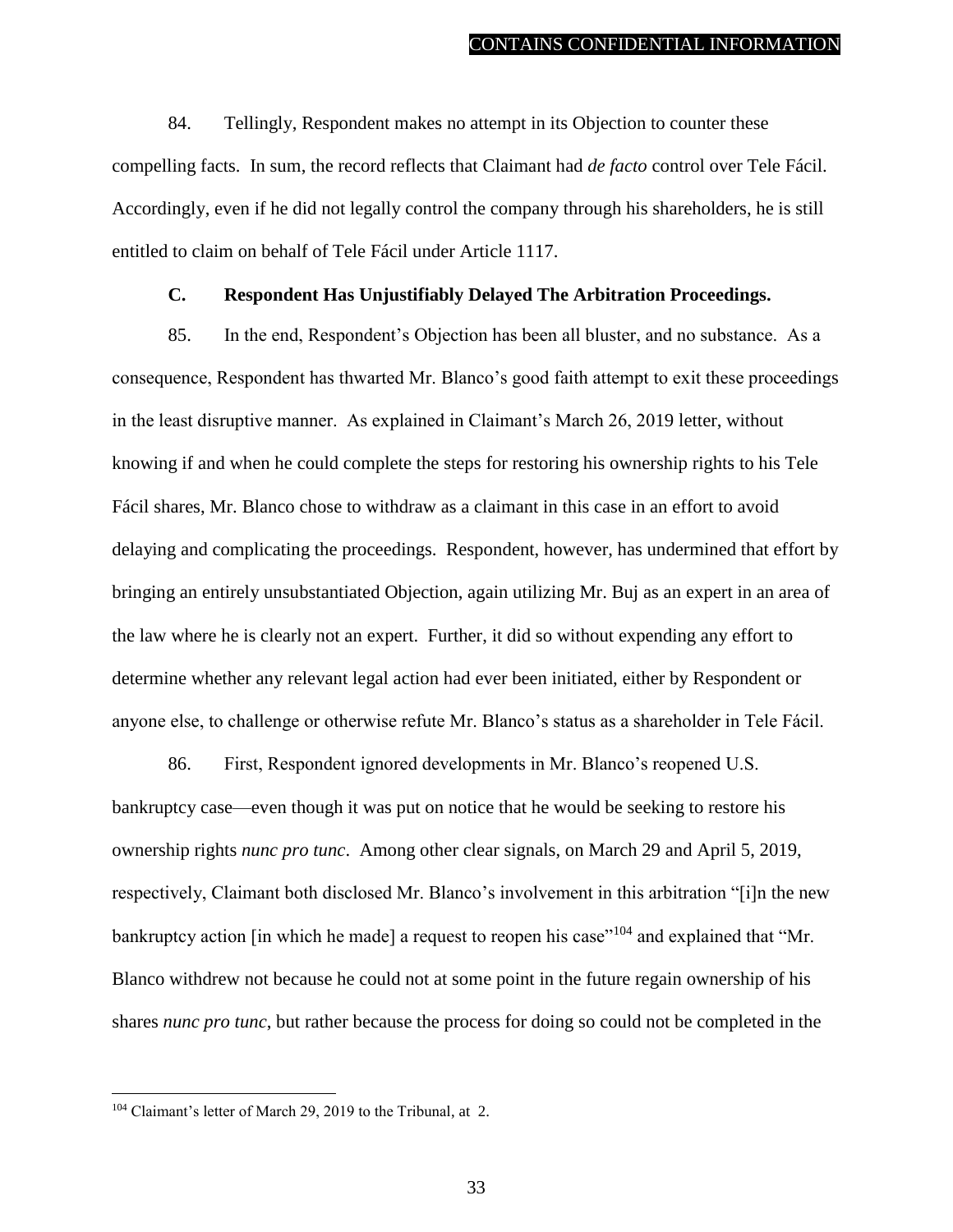limited time before the hearing."<sup>105</sup> Despite this notice and the express acknowledgement by Respondent's counsel that Claimant would be raising the "*nunc pro tunc* argument," Respondent inexplicably chose not to monitor the U.S. proceedings.<sup>106</sup>

87. Respondent's conduct contrasts sharply with that of the respondent in the *Eurogas* case, where its U.S. counsel actively engaged in the relevant U.S. bankruptcy proceedings. Here, Respondent—even with its U.S. bankruptcy counsel at Pillsbury advising with respect to the restoration of Mr. Blanco's shares—chose to sit back while Mr. Blanco's case was reopened and proceeded, as a matter of public record. It then feigned shock and surprise when Claimant noted that it had not addressed Mr. Blanco's Stipulation and *nunc pro tunc* order in their Objection.<sup>107</sup> If Respondent had genuine concerns about Claimant's standing to claim, it would have followed developments in the U.S. case on which its entire Objection was premised.

88. Second, Respondent took no action to initiate a legal proceeding in Mexico pursuant to Article 292 of the *Law on Commercial Bankruptcy*—if it even knew this was a possibility. Only through such action (and assuming Mr. Blanco's Trustee was willing to initiate it) might the loss of Mr. Blanco's shares possibly have been implemented in the Mexican legal system. Yet, despite having U.S. bankruptcy counsel and a purported Mexican bankruptcy expert on its team, Respondent took no action. Its Objection was all bluster.

89. Third, Respondent threatened that, if Claimant did not accept the invalidity of Claimant's 2016 share transfer, it might have to initiate a two-year legal action in Mexican court to void the results of the shareholders' meeting approving the transfer.<sup>108</sup> This message was

<sup>105</sup> Claimant's letter of April 5, 2019 to the Tribunal, at 5.

<sup>&</sup>lt;sup>106</sup> As noted in Claimant's prior correspondence with the Tribunal, Respondent's counsel acknowledge that Claimant would be arguing that Mr. Blanco's shares had been restored to him *nunc pro tunc*.

<sup>&</sup>lt;sup>107</sup> Respondent's letter to the Tribunal dated April 3, 2019, at 1.

<sup>108</sup> *Id.*